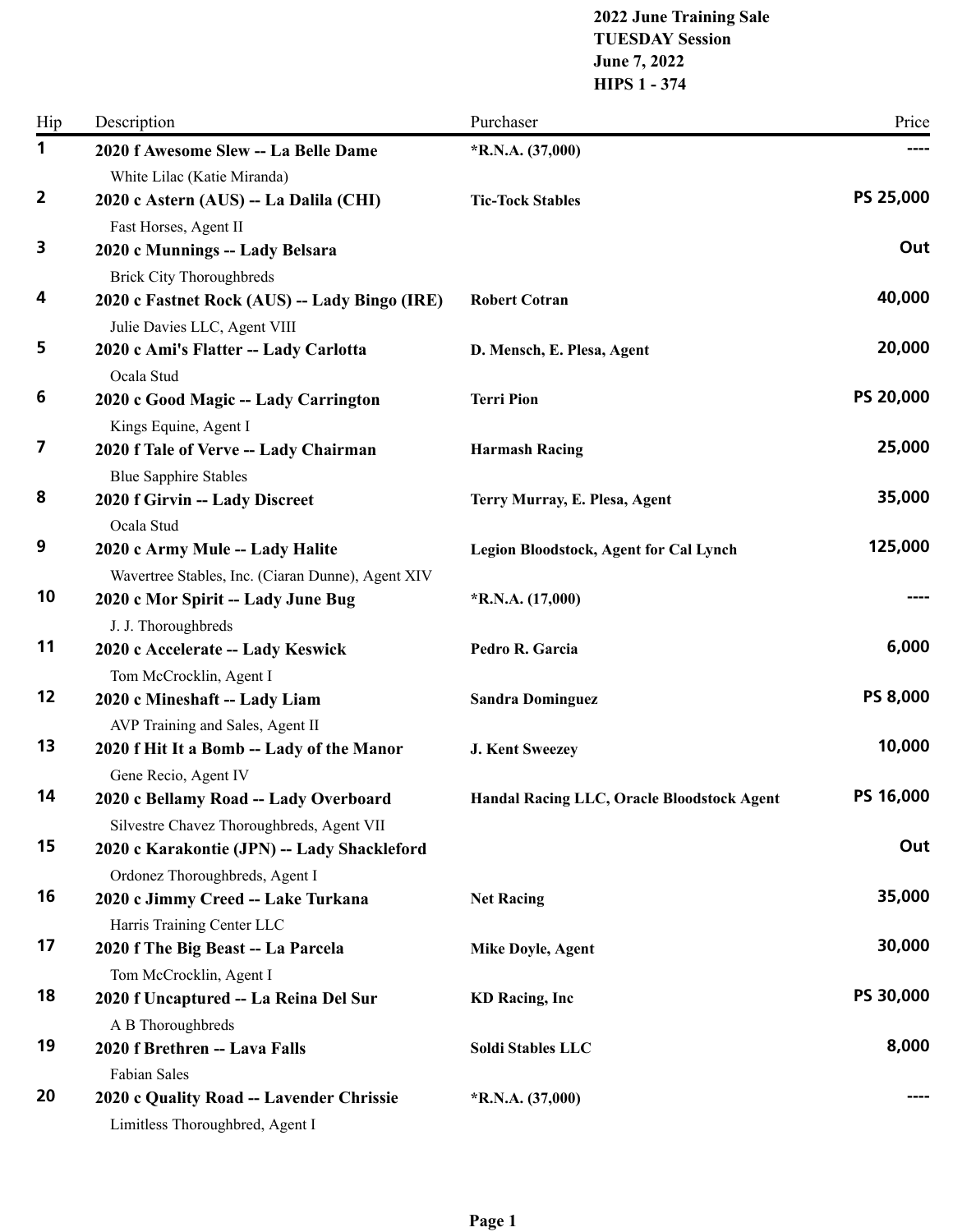| Hip | Description                                                               | Purchaser                                   | Price    |
|-----|---------------------------------------------------------------------------|---------------------------------------------|----------|
| 21  | 2020 c Sharp Azteca -- Lavender's Spirit                                  | Mike Doyle, Agent                           | 35,000   |
|     | Scanlon Training & Sales, Agent I                                         |                                             |          |
| 22  | 2020 f Klimt -- L. A. Way                                                 | $*R.N.A. (19,000)$                          |          |
|     | Ruby Champion Horses                                                      |                                             |          |
| 23  | 2020 c Bucchero -- Law of Attraction                                      | <b>Sami's Racing Stable</b>                 | 80,000   |
|     | Shooting Star Sales LLC                                                   |                                             |          |
| 24  | 2020 f Bucchero -- Laynes Road                                            | Handal Racing LLC, Oracle Bloodstock Agent  | 35,000   |
|     | Really and Truly Thoroughbreds                                            |                                             |          |
| 25  | 2020 f Goldencents -- Leavingiswinning                                    | <b>Corey Hatcher</b>                        | 5,000    |
|     | Smokey Willow Farm                                                        |                                             |          |
| 26  | 2020 c Sky Kingdom -- Legal Mind                                          | <b>Ron Stolich</b>                          | 30,000   |
|     | Goldencents Thoroughbreds                                                 |                                             |          |
| 27  | 2020 f Midnight Lute -- Lela                                              |                                             | Out      |
| 28  | Dark Star Thoroughbreds (Stori Atchison), Agent IV                        |                                             | Out      |
|     | 2020 c Central Banker -- Lemme                                            |                                             |          |
| 29  | Thorostock LLC<br>2020 c Violence -- Lemon Belle                          |                                             |          |
|     |                                                                           | $*R.N.A. (65,000)$                          |          |
| 30  | Eisaman Equine, Agent<br>2020 f Uncaptured -- Lemon Sakhee                | <b>Andrew Dixon</b>                         | PS 4,500 |
|     |                                                                           |                                             |          |
| 31  | Silvestre Chavez Thoroughbreds, Agent II<br>2020 c Mo Town -- Lesson Plan | $*R.N.A. (37,000)$                          |          |
|     | Golden Rock Thoroughbreds, Agent VIII                                     |                                             |          |
| 32  | 2020 f First Samurai -- Less Traveled                                     |                                             | Out      |
|     | Eddie Woods, Agent XXIX                                                   |                                             |          |
| 33  | 2020 f Frosted -- Let's Go Cheyenne                                       | $*R.N.A. (47,000)$                          |          |
|     | Halcyon Hammock Farm, Agent II                                            |                                             |          |
| 34  | 2020 c Exaggerator -- Lexington Girl                                      | Joseph Brocklebank, Agent for Keith O'Brien | 30,000   |
|     | Scenic Sales                                                              |                                             |          |
| 35  | 2020 f Union Rags -- Lexington Pearl                                      | K.O.I.D. Co., Ltd.                          | 85,000   |
|     | Grassroots Training & Sales LLC, Agent                                    |                                             |          |
| 36  | 2020 c Astern (AUS) -- Lexi Tap                                           | <b>Derek Chin</b>                           | 80,000   |
|     | Grassroots Training & Sales LLC, Agent                                    |                                             |          |
| 37  | 2020 f Girvin -- Libbyris                                                 | Eric A. Delvalle                            | 90,000   |
|     | Wavertree Stables, Inc. (Ciaran Dunne), Agent V                           |                                             |          |
| 38  | 2020 c Distorted Humor -- Life Force                                      |                                             | Out      |
|     | Thorostock LLC                                                            |                                             |          |
| 39  | 2020 f Mor Spirit -- Lightning Twice                                      | <b>Starship Stables &amp; Steve Dwoskin</b> | 40,000   |
|     | Kings Equine, Agent for Spendthrift Farm LLC                              |                                             |          |
| 40  | 2020 f Valiant Minister -- Light the Hughes                               | <b>Racing Partners</b>                      | 15,000   |
|     | Omar Ramirez Bloodstock, Agent VII                                        |                                             |          |
| 41  | 2020 f Street Boss -- Light Up the Town                                   | $*R.N.A. (19,000)$                          |          |
|     | Potrero Stables, Agent II                                                 |                                             |          |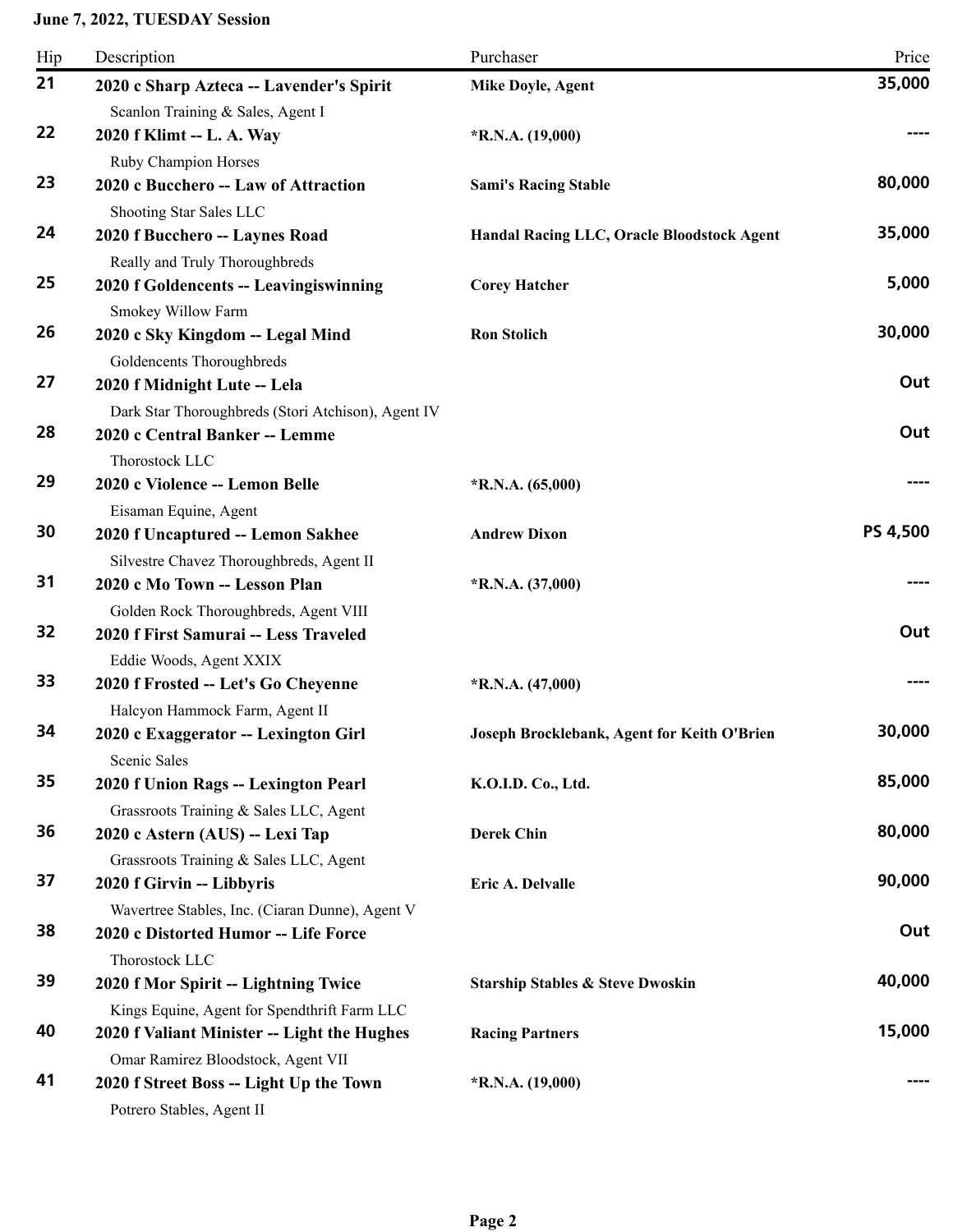| Hip | Description                                | Purchaser                               | Price     |
|-----|--------------------------------------------|-----------------------------------------|-----------|
| 42  | 2020 f Fed Biz -- Lilly Belle Blue         | $*$ R.N.A. $(17,000)$                   |           |
|     | Navas Equine                               |                                         |           |
| 43  | 2020 c Klimt -- Lionheart Champion         | $*R.N.A. (22,000)$                      |           |
|     | Mayberry Farm                              |                                         |           |
| 44  | 2020 c Valiant Minister -- Lipstick Traces | <b>Jose Garoffalo</b>                   | 20,000    |
|     | New Hope AB LLC                            |                                         |           |
| 45  | 2020 c Sharp Azteca -- Lip Sync            | <b>Daniel Sanner</b>                    | PS 17,000 |
|     | Scenic Sales                               |                                         |           |
| 46  | 2020 f Tapwrit -- Lirica                   | $*R.N.A. (27,000)$                      |           |
|     | A B Thoroughbreds                          |                                         |           |
| 47  | 2020 f Cloud Computing -- Literary Lady    | F.N.D.C.C., Inc.                        | 3,500     |
|     | Eddie Woods, Agent VIII                    |                                         |           |
| 48  | 2020 f Always Dreaming -- Little Bear Cat  | <b>Richard Robertson</b>                | PS 18,000 |
|     | James Layden, Agent I                      |                                         |           |
| 49  | 2020 c Destin -- Little Brave              | $*R.N.A. (19,000)$                      |           |
|     | Classic Bloodstock LLC, Agent III          |                                         |           |
| 50  | 2020 f Ransom the Moon -- Littlegreatone   |                                         | Out       |
|     | Santos Sales                               |                                         |           |
| 51  | 2020 f Blame -- Little Jude                | <b>Louie Roussel III</b>                | 75,000    |
|     | Eisaman Equine, Agent                      |                                         |           |
| 52  | 2020 f Ghostzapper -- Little Swoon         | $*$ R.N.A. $(70,000)$                   |           |
|     | Halcyon Hammock Farm, Agent II             |                                         |           |
| 53  | 2020 f Goldencents -- Livermore Valley     | $*R.N.A. (22,000)$                      |           |
|     | <b>Blue Sapphire Stables</b>               |                                         |           |
| 54  | 2020 c Nyquist -- Livin Lovin              | <b>Mike Maker</b>                       | 220,000   |
|     | Top Line Sales LLC, Agent XVII             |                                         |           |
| 55  | 2020 c Brethren -- Liza Doolittle Day      |                                         | Out       |
|     | Fast Horses, Agent                         |                                         |           |
| 56  | 2020 c First Dude -- Long Legged Girl      | Louis Linder Jr.                        | 20,000    |
|     | Silvestre Chavez Thoroughbreds, Agent XVII |                                         |           |
| 57  | 2020 c Exaggerator -- Look Who's Talking   |                                         | Out       |
|     | Eddie Woods, Agent XIV                     |                                         |           |
| 58  | 2020 c First Dude -- Loopety Loo           | <b>Champion Racing Stable</b>           | 5,000     |
|     | Universal Performance Horses               |                                         |           |
| 59  | 2020 f Klimt -- Lost Without You           | <b>Bradley Thoroughbreds LLC, Agent</b> | 25,000    |
|     | Shooting Star Sales LLC, Agent I           |                                         |           |
| 60  | 2020 f Mendelssohn -- Love Ava Love        | $*$ R.N.A. $(57,000)$                   |           |
|     | Gene Recio, Agent II                       |                                         |           |
| 61  | 2020 c Maclean's Music -- Love in Tokyo    |                                         | Out       |
|     | Top Line Sales LLC, Agent XXIV             |                                         |           |
| 62  | 2020 g Chitu -- Lovely Mia                 |                                         | Out       |
|     | <b>Blas Perez Stables</b>                  |                                         |           |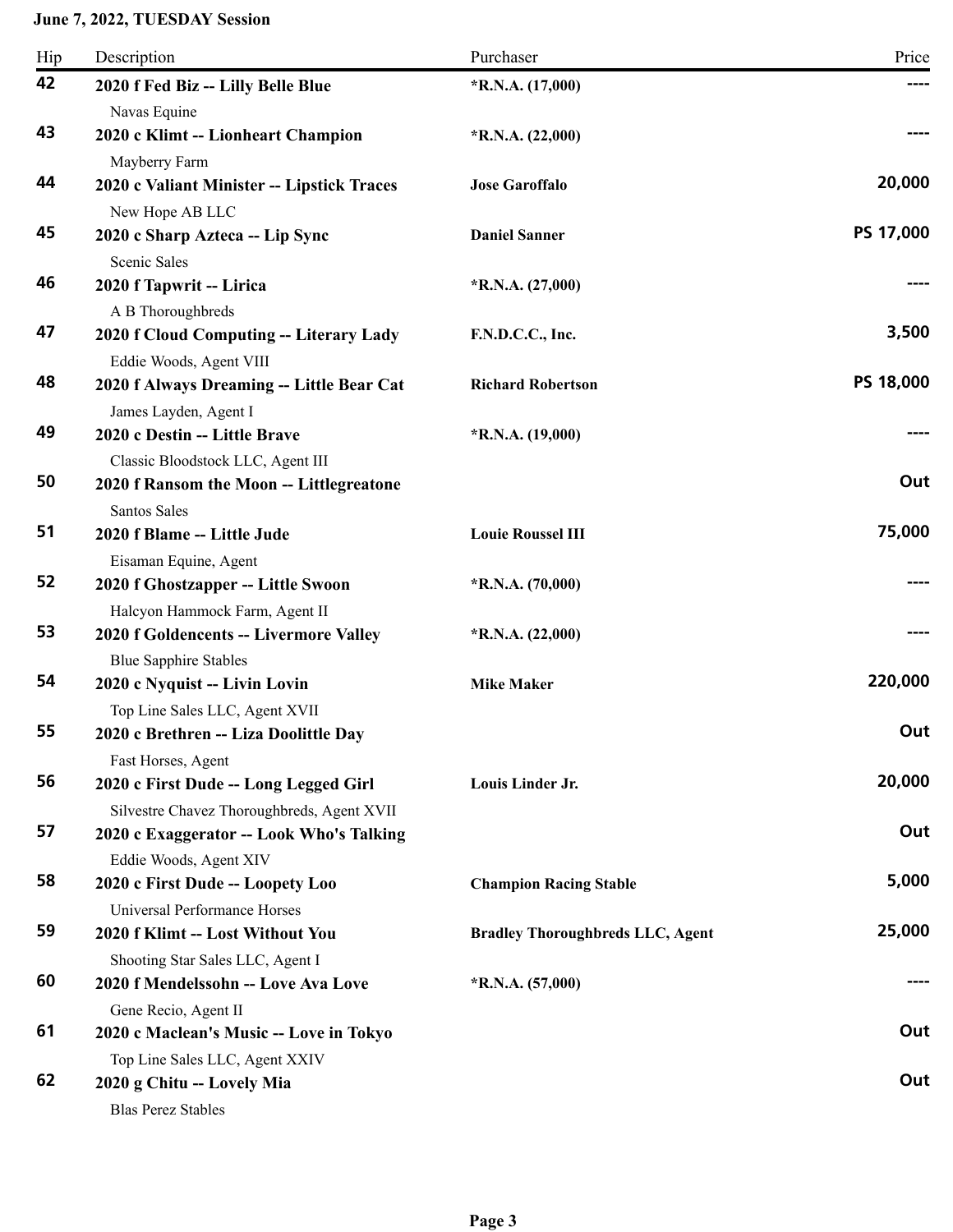| Hip | Description                                                                   | Purchaser                                    | Price     |
|-----|-------------------------------------------------------------------------------|----------------------------------------------|-----------|
| 63  | 2020 f Street Sense -- Lovely Rate                                            |                                              | Out       |
|     | Gayle Woods, Agent I                                                          |                                              |           |
| 64  | 2020 c Neolithic -- Lovely Valentina                                          | Mike Sterling, Bonnie Lucas, Agent           | PS 15,000 |
|     | Top Line Sales LLC, Agent I                                                   |                                              |           |
| 65  | 2020 c Classic Empire -- Love My Girl                                         |                                              | Out       |
|     | Wavertree Stables, Inc. (Ciaran Dunne), Agent VI                              |                                              |           |
| 66  | 2020 f Khozan -- Love Ya Style                                                |                                              | Out       |
|     | Eddie Woods, Agent XIV                                                        |                                              |           |
| 67  | 2020 c Central Banker -- Lox                                                  | Michelle Giangiulio Racing / Ten Strike      | 35,000    |
|     | Harris Training Center LLC, Agent I                                           |                                              |           |
| 68  | 2020 f He Be Fire N Ice -- Lucky Gray                                         | $*R.N.A. (4,500)$                            |           |
| 69  | Mayberry Farm, Agent V                                                        |                                              | 38,000    |
|     | 2020 f Girvin -- Lucy Ring                                                    | <b>Stephen Skaggs for Averill Racing LLC</b> |           |
| 70  | Sugar Hill LLC, Agent                                                         |                                              | Out       |
|     | 2020 f Uptowncharlybrown -- Lula Mae                                          |                                              |           |
| 71  | Grassroots Training & Sales LLC, Agent II<br>2020 f Always Dreaming -- Lusaka |                                              | Out       |
|     | R. Marie Farms LLC, Agent                                                     |                                              |           |
| 72  | 2020 f Cross Traffic -- L X Sunrise                                           |                                              | Out       |
|     | Eisaman Equine, Agent                                                         |                                              |           |
| 73  | 2020 f The Big Beast -- Madam Couture                                         | $*R.N.A. (14,000)$                           |           |
|     | Raptor Thoroughbreds, Agent I                                                 |                                              |           |
| 74  | 2020 f Klimt -- Madame Warrior                                                | <b>Thorostock LLC</b>                        | PS 15,000 |
|     | Silvestre Chavez Thoroughbreds, Agent XIX                                     |                                              |           |
| 75  | 2020 c Uncaptured -- Magical Holiday                                          | Justin Jeansonne, Agent for Jeff Favre       | 9,500     |
|     | Ocala Stud, Agent                                                             |                                              |           |
| 76  | 2020 f Runhappy -- Magnolias in Bloom                                         | *R.N.A. $(40,000)$                           |           |
|     | Oscar Brown Stables, Agent V                                                  |                                              |           |
| 77  | 2020 f Good Magic -- Majestic Angel                                           |                                              | Out       |
|     | Santa Fe Thoroughbreds                                                        |                                              |           |
| 78  | 2020 c Street Sense -- Majestic Bonnie                                        |                                              | Out       |
|     | Lucan Bloodstock (Karl Keegan), Agent I                                       |                                              |           |
| 79  | 2020 c American Pharoah -- Majestic Fantasy                                   |                                              | Out       |
|     | Paul Sharp, Agent IV                                                          |                                              |           |
| 80  | 2020 c Outwork -- Majestic Marquet                                            | $*R.N.A. (24,000)$                           |           |
|     | Cruzin' Thoroughbreds, Agent                                                  |                                              |           |
| 81  | 2020 c Daredevil -- Majorelle                                                 |                                              | Out       |
|     | Whitman Sales LLC, Agent II                                                   |                                              |           |
| 82  | 2020 f Candy Ride (ARG) -- Malhama                                            | David Ingordo, Agent                         | PS 50,000 |
|     | de Meric Sales, Agent II                                                      |                                              |           |
| 83  | 2020 c Shackleford -- Mama I'm Home                                           |                                              | Out       |
|     | de Meric Sales, Agent XIX                                                     |                                              |           |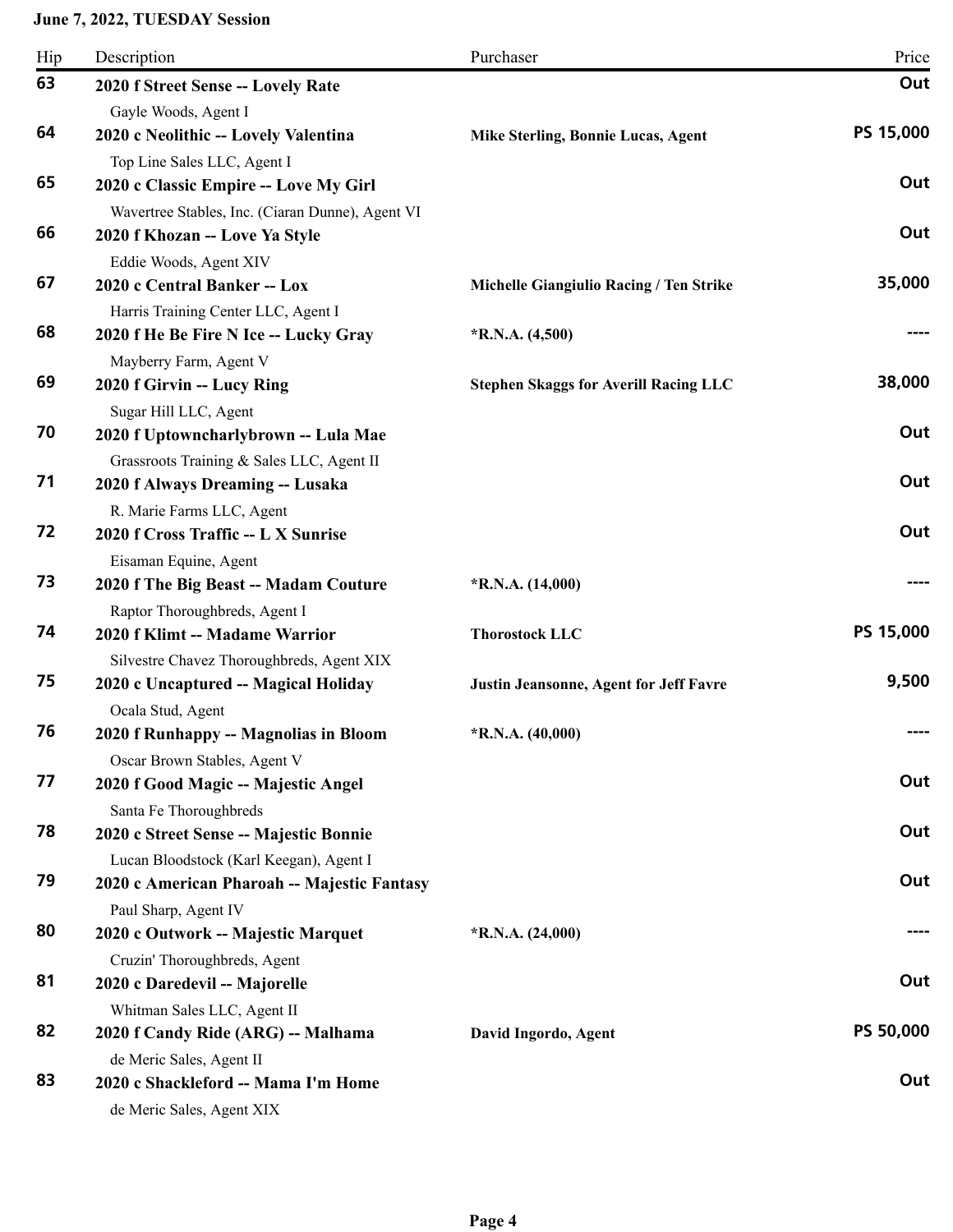| Hip | Description                                                              | Purchaser                        | Price     |
|-----|--------------------------------------------------------------------------|----------------------------------|-----------|
| 84  | 2020 f Uncle Mo -- Mana Pools                                            | Theta Holding 1 Inc              | 15,000    |
|     | Niall Brennan Stables, Agent III                                         |                                  |           |
| 85  | 2020 f Goldencents -- Mandy D                                            |                                  | Out       |
|     | Grassroots Training & Sales LLC, Agent                                   |                                  |           |
| 86  | 2020 c Empire Maker -- Marlinspike                                       | <b>DiBello Racing Stable LLC</b> | 40,000    |
|     | Eddie Woods, Agent VI                                                    |                                  |           |
| 87  | 2020 c Munnings -- Marquee                                               | Gary Broad / Walmac Farm LLC     | 50,000    |
|     | Paul Sharp, Agent VIII                                                   |                                  |           |
| 88  | 2020 f Kantharos -- Marshtini                                            |                                  | Out       |
| 89  | Top Line Sales LLC, Agent XXII                                           |                                  | PS 12,000 |
|     | 2020 f Forty Tales -- Mary's in Utopia                                   | C.H.P.R.                         |           |
| 90  | GOP Racing Stable Corp., Agent III<br>2020 g Mosler -- Matty's Sensation | <b>Jason Dacosta</b>             | 4,500     |
|     | Wes Carter, Agent II                                                     |                                  |           |
| 91  | 2020 c Cupid -- Maura's Pass                                             |                                  | Out       |
|     | Top Line Sales LLC, Agent XXV                                            |                                  |           |
| 92  | 2020 f Cross Traffic -- Maux Exotic                                      | $*R.N.A. (34,000)$               |           |
|     | Gabriel Dixon, Agent                                                     |                                  |           |
| 93  | 2020 f Carpe Diem -- Mayhem Mizz                                         | <b>Bruce Brown, Agent</b>        | 24,000    |
|     | Coastal Equine LLC (Jesse Hoppel), Agent IX                              |                                  |           |
| 94  | 2020 c Constitution -- May Night                                         | <b>Karl Broberg</b>              | PS 75,000 |
|     | S B M Training and Sales, Agent I                                        |                                  |           |
| 95  | 2020 f Cloud Computing -- Mayoress (GB)                                  | Gustavo Guevara S.               | 10,000    |
|     | Harris Training Center LLC, Agent                                        |                                  |           |
| 96  | 2020 f Union Jackson -- McCool                                           | $*R.N.A. (9,000)$                |           |
|     | Mayberry Farm, Agent II                                                  |                                  |           |
| 97  | 2020 f Gormley -- Media Bias                                             |                                  | Out       |
| 98  | Navas Equine<br>2020 c Tapwrit -- Merrill Gold                           | $*R.N.A. (27,000)$               |           |
|     | Julie Davies LLC, Agent V                                                |                                  |           |
| 99  | 2020 f Army Mule -- Metry Kitten                                         |                                  | Out       |
|     | Six K's Training & Sales LLC, Agent IV                                   |                                  |           |
| 100 | 2020 f Cloud Computing -- Midnight Blvd                                  | <b>Luis Flores</b>               | 1,500     |
|     | Envision Equine, Agent IV                                                |                                  |           |
| 101 | 2020 c Uncaptured -- Midnight Candy                                      | Robert B. Hess, Jr.              | 67,000    |
|     | Ocala Stud, Agent                                                        |                                  |           |
| 102 | 2020 f Exaggerator -- Milehigh Butterfly                                 | <b>Volar Corp</b>                | PS 10,000 |
|     | Davis Breaking and Training, Inc., Agent I                               |                                  |           |
| 103 | 2020 f Creative Cause -- Milk Run                                        | $*R.N.A. (45,000)$               |           |
|     | Bobby Jones Equine LLC, Agent I                                          |                                  |           |
| 104 | 2020 f Songandaprayer -- Mimi's Shot                                     | C.H.P.R.                         | PS 10,000 |
|     | Las Palmas Farm, Agent                                                   |                                  |           |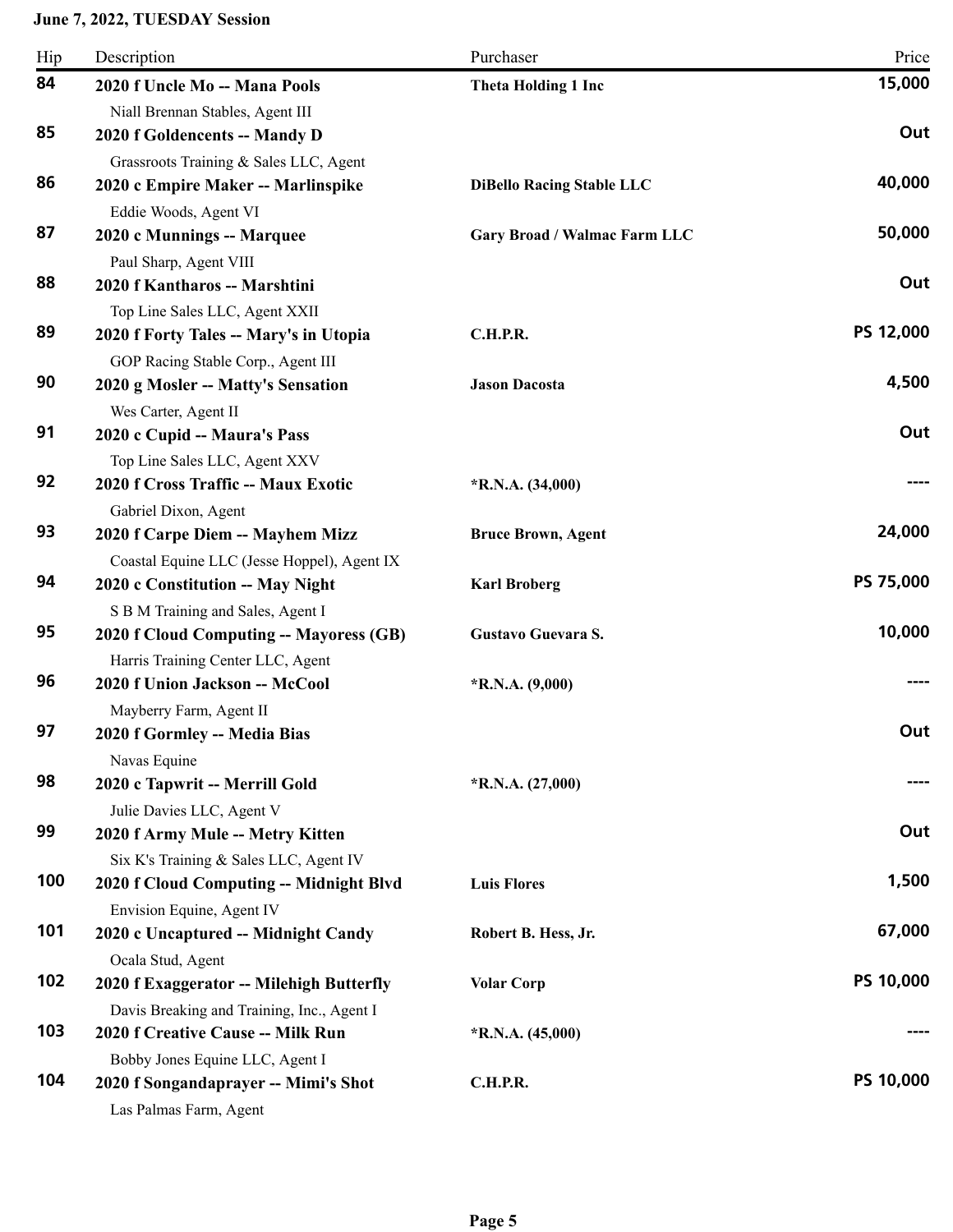| Hip | Description                                                              | Purchaser                                   | Price           |
|-----|--------------------------------------------------------------------------|---------------------------------------------|-----------------|
| 105 | 2020 c Speightster -- Mind                                               | <b>Gokmen Kaya</b>                          | 5,500           |
|     | Sugar Hill LLC, Agent III                                                |                                             |                 |
| 106 | 2020 f Klimt -- Miss Anna Marie                                          |                                             | Out             |
|     | Top Line Sales LLC, Agent XXI                                            |                                             |                 |
| 107 | 2020 c Mor Spirit -- Miss Bean Wah                                       | $*R.N.A. (22,000)$                          |                 |
|     | Whitman Sales LLC, Agent IV                                              |                                             |                 |
| 108 | 2020 c Sky Kingdom -- Miss Boom Boom                                     | <b>Champion Racing Stable</b>               | 6,500           |
|     | Wavertree Stables, Inc. (Ciaran Dunne), Agent XI                         |                                             |                 |
| 109 | 2020 f The Factor -- Miss Felicity                                       | Tonya Terranova, Agent                      | 50,000          |
|     | Golden Thoroughbreds Training and Sales                                  |                                             |                 |
| 110 | 2020 f War Dancer -- Miss Golden Freud                                   | Joseph Brocklebank, Agent for Russell Davis | PS 10,000       |
| 111 | Wes Carter, Agent II                                                     |                                             | Out             |
|     | 2020 c Oxbow -- Miss Hissy Fit                                           |                                             |                 |
| 112 | Blazing Meadows Farm LLC<br>2020 f Into Mischief -- Miss Hollywood       | $*R.N.A. (625,000)$                         |                 |
|     | Centofanti Thoroughbreds, Agent I                                        |                                             |                 |
| 113 | 2020 f Adios Charlie -- Mississippi Sound                                | <b>Dennis O'Neill</b>                       | 55,000          |
|     | McKathan Bros. Sales, Agent III                                          |                                             |                 |
| 114 | 2020 f Greenpointcrusader -- Misskatiekate                               | <b>Richard S. Cupp</b>                      | 4,000           |
|     | Blue River Bloodstock, Inc., Agent IV                                    |                                             |                 |
| 115 | 2020 f Classic Empire -- Miss Mary Pat                                   | <b>Mauk One Racing</b>                      | 33,000          |
|     | Randy Miles, Agent VIII                                                  |                                             |                 |
| 116 | 2020 f Adios Charlie -- Miss Melinda                                     | <b>Champion Equine LLC</b>                  | 235,000         |
|     | Ocala Stud                                                               |                                             |                 |
| 117 | 2020 c Noble Bird -- Miss Peachtree                                      | <b>Amador Sanchez</b>                       | <b>PS 9,000</b> |
|     | Goldencents Thoroughbreds, Agent I                                       |                                             |                 |
| 118 | 2020 c American Freedom -- Miss Personality                              |                                             | Out             |
|     | J V C Training and Sales, Agent I                                        |                                             | 4,000           |
| 119 | 2020 c Fed Biz -- Miss Sizzle                                            | <b>Champion Racing Stable</b>               |                 |
| 120 | Champions of the Future, Agent V<br>2020 f Outwork -- Miss Sophia's Star |                                             | Out             |
|     | Tradewinds Farm, Agent II                                                |                                             |                 |
| 121 | 2020 f Long On Value -- Miss Thunderella                                 | <b>Felix Fuertes / Lone Stable</b>          | 10,000          |
|     | Mayberry Farm, Agent I                                                   |                                             |                 |
| 122 | 2020 c Destin -- Misty Daylight                                          | <b>Bruce Brown, Agent</b>                   | 60,000          |
|     | RiceHorse Stable (Brandon & Ali Rice)                                    |                                             |                 |
| 123 | 2020 f Redesdale -- Miz Midtown                                          | <b>Clay Scherer, Agent</b>                  | 150,000         |
|     | Omar Ramirez Bloodstock, Agent                                           |                                             |                 |
| 124 | 2020 c Cinco Charlie -- Mlle. Minuit                                     | $*R.N.A. (32,000)$                          |                 |
|     | L. G., Agent                                                             |                                             |                 |
| 125 | 2020 f American Freedom -- Mollie Merisa                                 | <b>Michael Vadini</b>                       | 80,000          |
|     | Niall Brennan Stables, Agent I                                           |                                             |                 |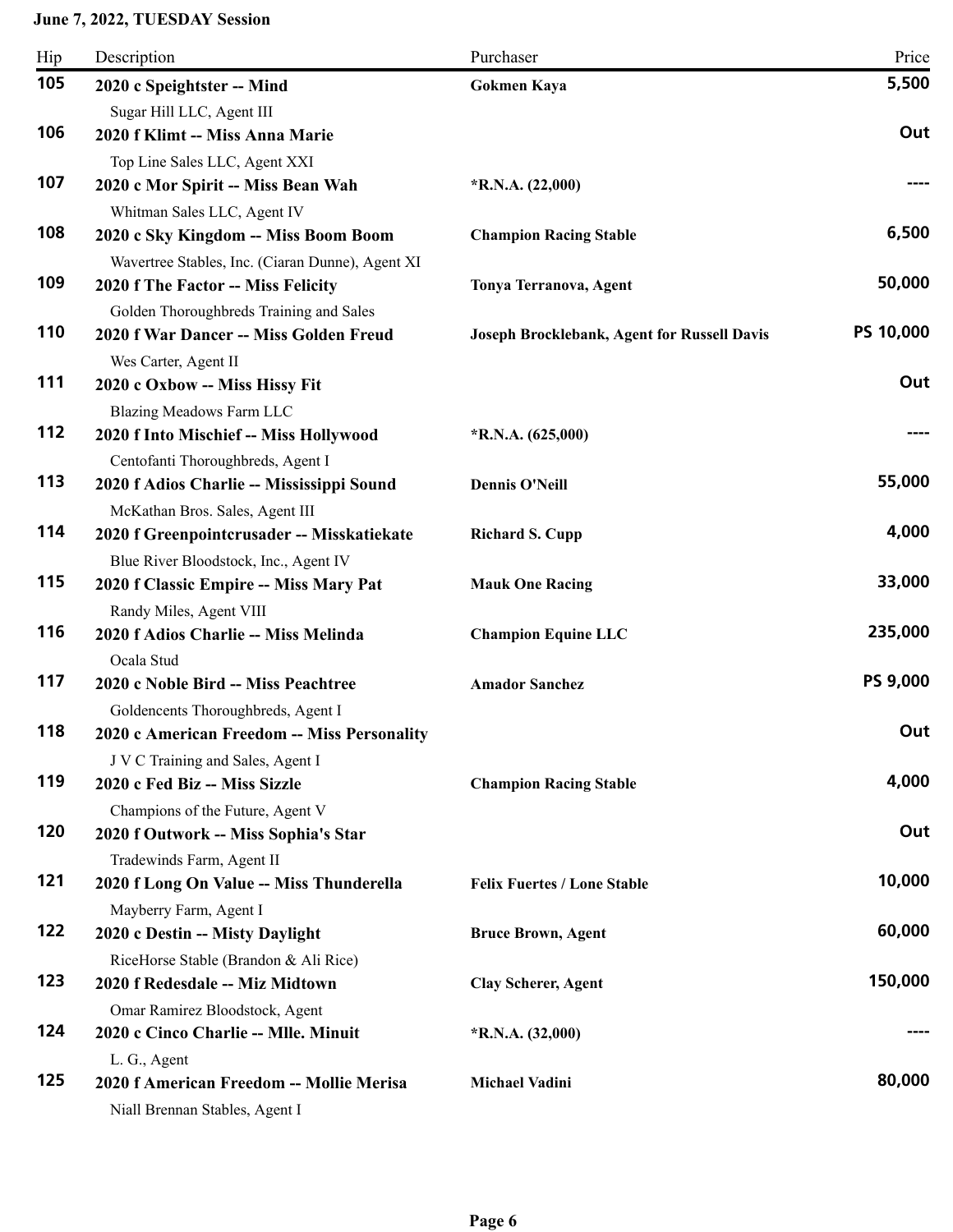| Hip | Description                                                       | Purchaser                                    | Price     |
|-----|-------------------------------------------------------------------|----------------------------------------------|-----------|
| 126 | 2020 c Camelot Kitten -- Mollyputtheketelon                       | $*R.N.A. (22,000)$                           | ----      |
|     | Silvestre Chavez Thoroughbreds, Agent XXIV                        |                                              |           |
| 127 | 2020 c Exaggerator -- Moneybrook                                  |                                              | Out       |
|     | <b>Fabian Sales</b>                                               |                                              |           |
| 128 | 2020 c Run Away and Hide -- Mooncito                              | <b>Keith Dickey</b>                          | 10,000    |
| 129 | New Hope AB LLC<br>2020 c Violence -- Moon Rainbow                |                                              | Out       |
|     | Randy Miles, Agent VIII                                           |                                              |           |
| 130 | 2020 f Bayern -- More for Me                                      | <b>Ryan Zabrowski</b>                        | 140,000   |
|     | Paul Sharp, Agent V                                               |                                              |           |
| 131 | 2020 f Hard Spun -- More Oats Please                              | John R. Penn                                 | 65,000    |
|     | Julie Davies LLC, Agent V                                         |                                              |           |
| 132 | 2020 f Not This Time -- More Than Magic                           |                                              | Out       |
|     | Eddie Woods, Agent VIII                                           |                                              |           |
| 133 | 2020 f Tale of Ekati -- Morning Cry                               | <b>Nader Moubarak</b>                        | 13,000    |
|     | Foley Bloodstock                                                  |                                              |           |
| 134 | 2020 f Tale of the Cat -- Morning Rush                            |                                              | Out       |
|     | Coastal Equine LLC (Jesse Hoppel), Agent                          |                                              |           |
| 135 | 2020 c More Than Ready -- Morrow Cove                             | <b>Ahmad Alabdullatif</b>                    | 60,000    |
| 136 | Wavertree Stables, Inc. (Ciaran Dunne), Agent X                   |                                              | 10,000    |
|     | 2020 c Accelerate -- Mo Shopping<br>Mayberry Farm, Agent VII      | <b>Anthony Fontana, James Ryerson, Agent</b> |           |
| 137 | 2020 f Cross Traffic -- Mo Wicked                                 | <b>Volar Corp</b>                            | PS 20,000 |
|     | Davis Breaking and Training, Inc., Agent I                        |                                              |           |
| 138 | 2020 f Uncaptured -- Mo Wine                                      | <b>Fernando Abreu</b>                        | PS 7,000  |
|     | Silvestre Chavez Thoroughbreds, Agent II                          |                                              |           |
| 139 | 2020 f Uncle Mo -- Moyo Honey                                     |                                              | Out       |
|     | Randy Bradshaw, Agent I                                           |                                              |           |
| 140 | 2020 f Sharp Azteca -- Ms. Basnight                               | River Card Stable, Bonnie Lucas, Agent       | 28,000    |
|     | Top Line Sales LLC, Agent XXIX                                    |                                              |           |
| 141 | 2020 c Jimmy Creed -- Ms Giavonna                                 | <b>Dennis O'Neill</b>                        | 30,000    |
|     | Goldencents Thoroughbreds                                         |                                              |           |
| 142 | 2020 c Awesome Slew -- Mucho Princess                             | Winning Stables, Inc.                        | 6,000     |
| 143 | Rancho Los Sanchez                                                |                                              | 37,000    |
|     | 2020 c Candy Ride (ARG) -- Multitasker                            | Nick J. Hines, Agent                         |           |
| 144 | de Meric Sales, Agent IV<br>2020 c Always Dreaming -- My Fast One | <b>MyRacehorse</b>                           | 100,000   |
|     | Wavertree Stables, Inc. (Ciaran Dunne), Agent I                   |                                              |           |
| 145 | 2020 f Goldencents -- Myfriendthebird                             | <b>Raul Delvalle</b>                         | 30,000    |
|     | Randy Miles, Agent VI                                             |                                              |           |
| 146 | 2020 c Apriority -- My Girl Courtney                              | <b>Osiris Bautista</b>                       | 10,000    |
|     | Grassroots Training & Sales LLC, Agent                            |                                              |           |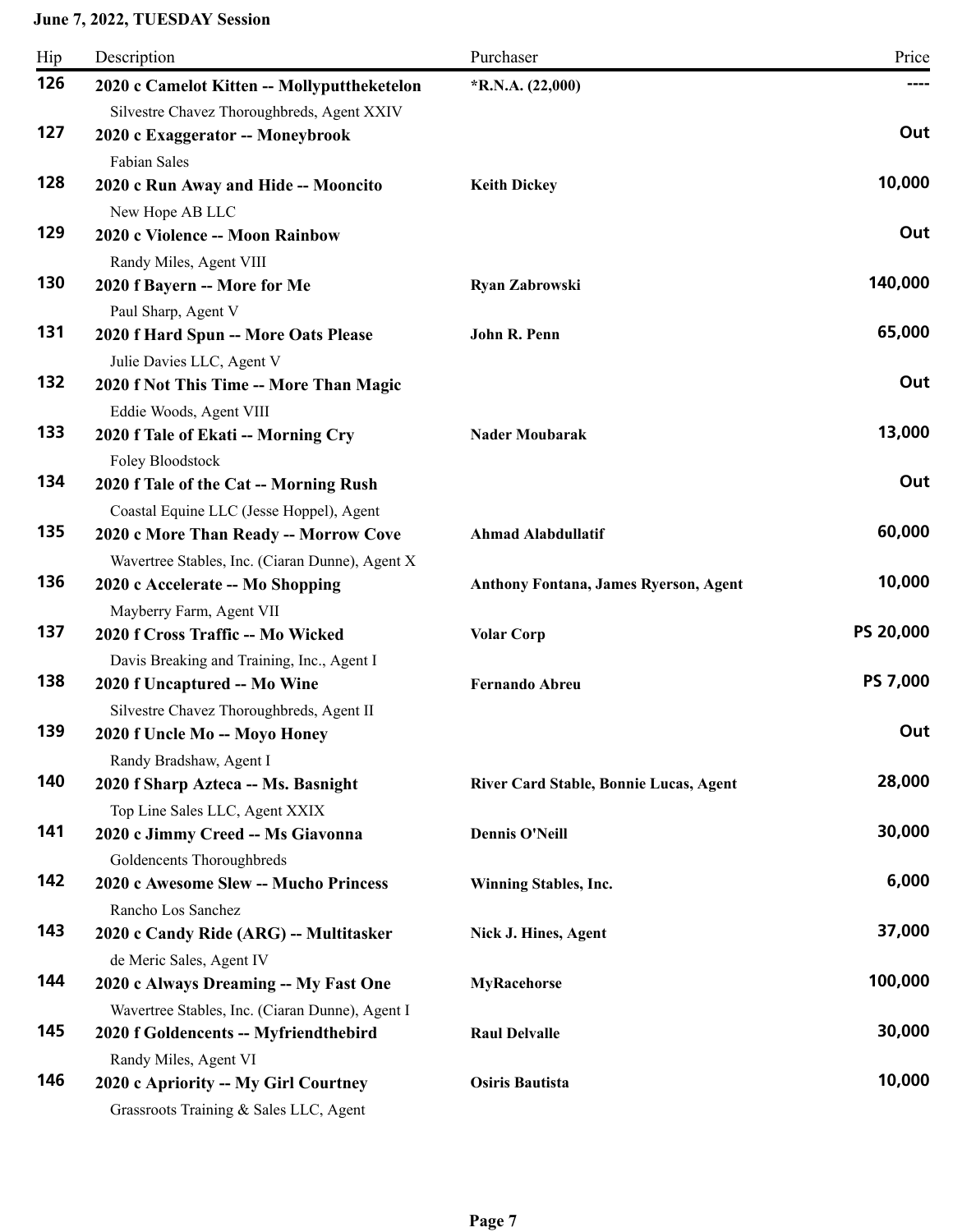| Hip | Description                                                                | Purchaser                   | Price     |
|-----|----------------------------------------------------------------------------|-----------------------------|-----------|
| 147 | 2020 f Accelerate -- My Magic Moment                                       |                             | Out       |
|     | de Meric Sales, Agent XII                                                  |                             |           |
| 148 | 2020 f Classic Empire -- My Rose                                           | <b>Erin Riefenberg</b>      | 2,500     |
|     | Hoppel's Horse & Cattle Co., Inc., Agent IV                                |                             |           |
| 149 | 2020 f Good Samaritan -- My Secret Brook                                   |                             | Out       |
|     | Daylight Farm Racing & Sales                                               |                             |           |
| 150 | 2020 f Tapwrit -- Mystic Mirage                                            | <b>Frank Bertolino</b>      | 30,000    |
|     | Sugar Hill LLC, Agent II                                                   |                             |           |
| 151 | 2020 f Awesome of Course -- My Sunday Best                                 | <b>Robert Rhoads</b>        | 20,000    |
|     | Wavertree Stables, Inc. (Ciaran Dunne), Agent                              |                             |           |
| 152 | 2020 c Stormy Atlantic -- My Sweet Emily                                   | <b>SVREL</b>                | 12,000    |
|     | Santa Fe Thoroughbreds, Agent III                                          |                             |           |
| 153 | 2020 c Mucho Macho Man -- Mythology                                        | <b>Michael Almenas</b>      | 45,000    |
|     | Randy Miles, Agent III                                                     |                             |           |
| 154 | 2020 c Gormley -- My Tootsy                                                | <b>Mathis Stable LLC</b>    | 30,000    |
|     | Shooting Star Sales LLC, Agent II                                          |                             |           |
| 155 | 2020 c Hootenanny -- My Wild Cause                                         | $*R.N.A. (27,000)$          |           |
| 156 | Ordonez Thoroughbreds, Agent                                               |                             | 12,000    |
|     | 2020 c Cloud Computing -- My Wish List                                     | Luther G. Miller            |           |
| 157 | Whitman Sales LLC, Agent I<br>2020 c Destin -- Nashinda                    |                             | PS 15,000 |
|     |                                                                            | <b>Bruce Brown, Agent</b>   |           |
| 158 | Ordonez Thoroughbreds, Agent I<br>2020 c Mendelssohn -- Naughtynaughtygirl | $*R.N.A. (47,000)$          |           |
|     | Ordonez Thoroughbreds, Agent I                                             |                             |           |
| 159 | 2020 c Munnings -- Navajo Kitten                                           | $*R.N.A. (42,000)$          |           |
|     | Gene Recio, Agent VI                                                       |                             |           |
| 160 | 2020 f Noble Bird -- Navigatorsdaughter                                    | <b>John Chandler</b>        | 12,000    |
|     | Champions of the Future, Agent I                                           |                             |           |
| 161 | 2020 f Cloud Computing -- Never Go Back                                    | <b>Michael Lerman</b>       | PS 25,000 |
|     | Octavio Mejia, Agent                                                       |                             |           |
| 162 | 2020 c Klimt -- Never Toomany Gems                                         | $*R.N.A. (9,000)$           |           |
|     | Oscar Brown Stables, Agent V                                               |                             |           |
| 163 | 2020 f Laoban -- Nicole's Miss El                                          |                             | Out       |
|     | Pick View LLC, Agent III                                                   |                             |           |
| 164 | 2020 c Prospective -- Nina's Gift                                          | <b>Rancho Temescal LLC</b>  | 90,000    |
|     | Gayle Woods, Agent II                                                      |                             |           |
| 165 | 2020 f Constitution -- No Acronyms                                         | $*R.N.A. (72,000)$          |           |
|     | Tradewinds Farm, Agent I                                                   |                             |           |
| 166 | 2020 c Highland Reel (IRE) -- Nomadic (FR)                                 | <b>Ballybrit Stable LLC</b> | 9,000     |
|     | A. G. Sales                                                                |                             |           |
| 167 | 2020 c Always Dreaming -- No Mo Lemons                                     | <b>Shadybrook Farm, Inc</b> | PS 32,000 |
|     | Niall Brennan Stables, Agent XIV                                           |                             |           |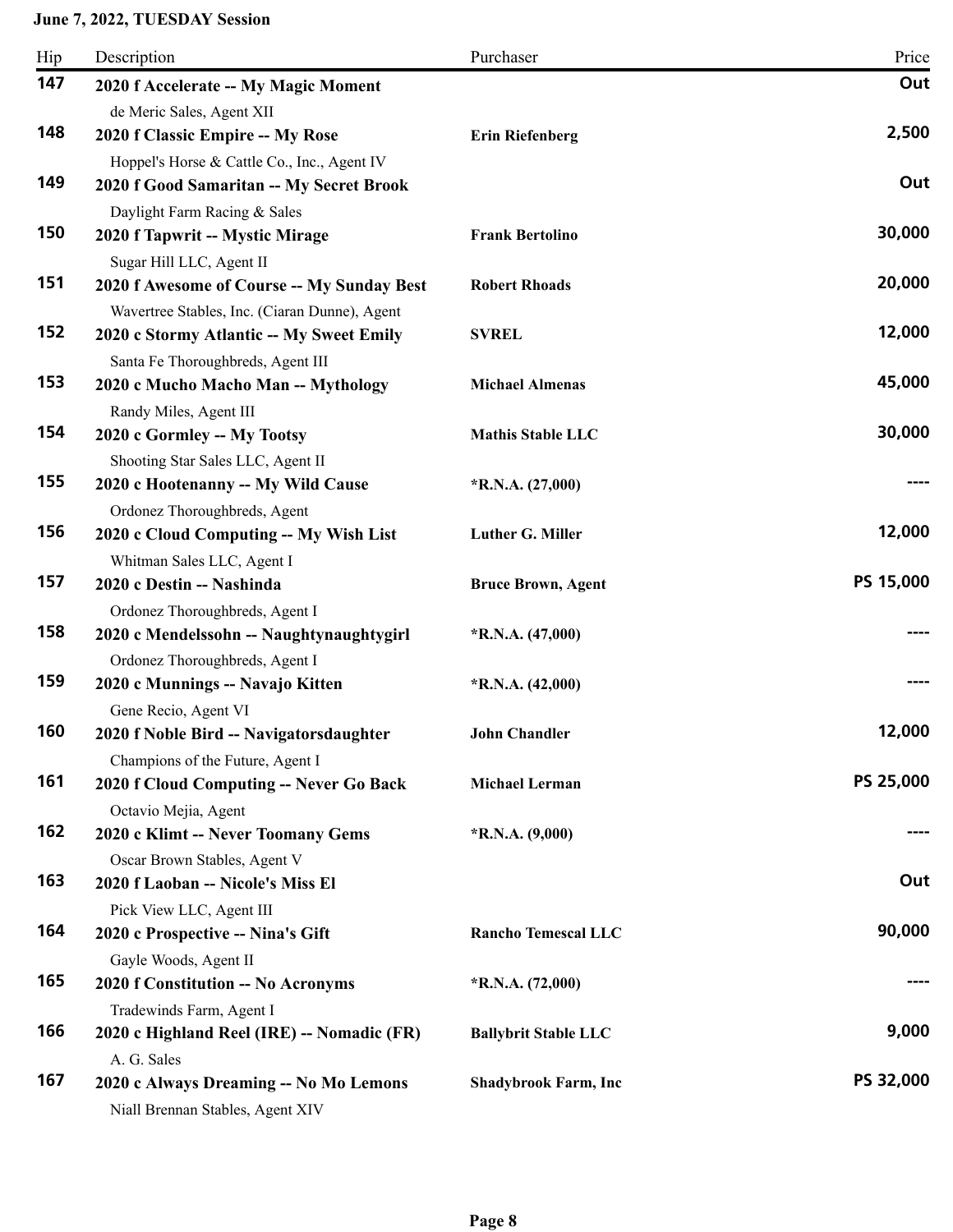| Hip | Description                                 | Purchaser                     | Price           |
|-----|---------------------------------------------|-------------------------------|-----------------|
| 168 | 2020 f Gone Astray -- Northwest's Hope      | $*R.N.A. (27,000)$            | ----            |
|     | Tom McCrocklin, Agent VI                    |                               |                 |
| 169 | 2020 f Noble Bird -- Notta Car              | <b>C.H.P.R.</b>               | <b>PS 6,000</b> |
|     | Wildheart Thoroughbreds LLC, Agent II       |                               |                 |
| 170 | 2020 f Tale of Verve -- Now Champagne       | <b>Amaty Racing Stables</b>   | 22,000          |
|     | Coastal Equine LLC (Jesse Hoppel), Agent I  |                               |                 |
| 171 | 2020 c Goldencents -- Oaks Lily             | <b>Terikchand Chatterpaul</b> | PS 20,000       |
|     | <b>RSVP Sales</b>                           |                               |                 |
| 172 | 2020 f Chitu -- Oasis At Midnight           |                               | Out             |
|     | Lucan Bloodstock (Karl Keegan), Agent III   |                               |                 |
| 173 | 2020 f Girvin -- Ocean Boulevard            | de La Cerda Racing Stables    | 32,000          |
|     | Omar Ramirez Bloodstock, Agent              |                               |                 |
| 174 | 2020 c Arrogate -- Ocean Reef               | $*R.N.A. (35,000)$            |                 |
|     | Fast Horses, Agent III                      |                               |                 |
| 175 | 2020 c Girvin -- Offshore Lady              | Nick J. Hines, Agent          | PS 32,000       |
|     | de Meric Sales, Agent V                     |                               |                 |
| 176 | 2020 c California Chrome -- Oh Ramblin Rose | <b>Alan Sherman</b>           | 15,000          |
|     | New Hope AB LLC                             |                               |                 |
| 177 | 2020 f Adios Charlie -- Oilgonewile         |                               | Out             |
|     | Peggy S. Dellheim LLC, Agent I              |                               |                 |
| 178 | 2020 f Big Drama -- Ok Let's Rock           |                               | Out             |
|     | Goldencents Thoroughbreds, Agent II         |                               |                 |
| 179 | 2020 c Mucho Macho Man -- Ol' Blue Eyes     | <b>Marcello Rosa</b>          | 13,500          |
|     | Top Line Sales LLC, Agent XXI               |                               |                 |
| 180 | 2020 f Not This Time -- On a Mountain Top   | <b>Badan Alsubaie</b>         | 40,000          |
|     | Potrero Stables, Agent I                    |                               |                 |
| 181 | 2020 c Mendelssohn -- One Tuf Kitty         |                               | Out             |
|     | Pick View LLC, Agent XV                     |                               |                 |
| 182 | 2020 f Khozan -- Onlyoneanna                |                               | Out             |
|     | Pick View LLC, Agent XI                     |                               |                 |
| 183 | 2020 c Oscar Performance -- Onzaway         |                               | Out             |
|     | Fast Horses, Agent VII                      |                               |                 |
| 184 | 2020 c Funtastic -- Oreo Deelite            | F.N.D.C.C., Inc.              | 6,000           |
|     | Little Farm Equine LLC, Agent III           |                               |                 |
| 185 | 2020 c Redesdale -- Ornamental Torch        | Juan Arriagada                | 15,000          |
|     | Julie Davies LLC, Agent III                 |                               |                 |
| 186 | 2020 f Tiznow -- Oscillation                | $*R.N.A. (27,000)$            |                 |
|     | Whitman Sales LLC, Agent I                  |                               |                 |
| 187 | 2020 f English Channel -- Ostensibly        | <b>C.H.P.R.</b>               | PS 7,500        |
|     | Las Palmas Farm                             |                               |                 |
| 188 | 2020 c Chitu -- Our Pal                     | $*R.N.A. (15,000)$            |                 |
|     | Oscar Brown Stables, Agent II               |                               |                 |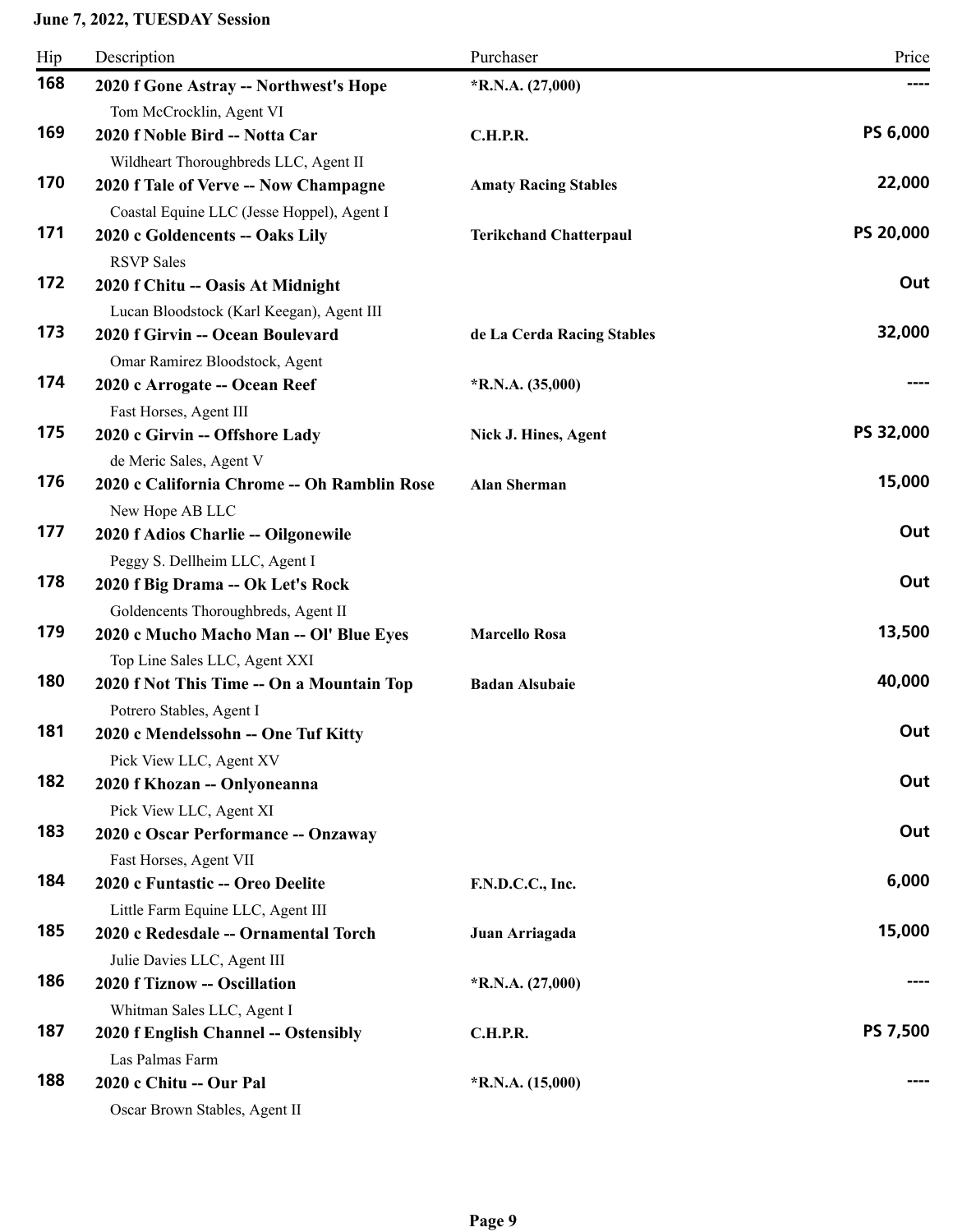| Hip | Description                                                                                                        | Purchaser                          | Price    |
|-----|--------------------------------------------------------------------------------------------------------------------|------------------------------------|----------|
| 189 | 2020 c Free Drop Billy -- Our Whiskey Girls                                                                        | <b>Scott Gelner</b>                | 6,000    |
| 190 | Hoppel's Horse & Cattle Co., Inc., Agent IV<br>2020 f Flashback -- Out of the Shadow                               | <b>C.H.P.R.</b>                    | 10,000   |
| 191 | Las Palmas Farm<br>2020 f Bolt d'Oro -- Over the Edge                                                              | <b>Greg &amp; Caroline Bentley</b> | 290,000  |
| 192 | Niall Brennan Stables, Agent IX<br>2020 c Maclean's Music -- Owl Moon                                              | <b>Harmash Racing</b>              | 90,000   |
| 193 | <b>Dynasty Thoroughbreds</b><br>2020 c Jimmy Creed -- Pacific Heat<br>Coastal Equine LLC (Jesse Hoppel), Agent III | <b>Ahmad Alabdullatif</b>          | 50,000   |
| 194 | 2020 f Gun Runner -- Painted Woman<br>Niall Brennan Stables, Agent XV                                              |                                    | Out      |
| 195 | 2020 f Awesome Slew -- Paisley Park<br>Bobby Dodd, Agent V                                                         | <b>Gaston Capote</b>               | 30,000   |
| 196 | 2020 c Mshawish -- Papa Sids Girl<br>New Horizon Farm, Inc., Agent                                                 |                                    | Out      |
| 197 | 2020 f Neolithic -- Paperback Princess<br>Omar Ramirez Bloodstock, Agent XIV                                       | <b>Marsico Brothers Racing LLC</b> | 5,000    |
| 198 | 2020 c Union Jackson -- Paper Kite<br>Pike Racing, Agent I                                                         |                                    | Out      |
| 199 | 2020 c Violence -- Partisan Politics<br>Top Line Sales LLC, Agent IX                                               | <b>Louie Roussel III</b>           | 60,000   |
| 200 | 2020 f Kingman (GB) -- Parvaneh (IRE)<br>Wavertree Stables, Inc. (Ciaran Dunne), Agent II                          |                                    | Out      |
| 201 | 2020 c Adios Charlie -- Pathway to Heaven<br>Victory Stable, Agent                                                 | F.N.D.C.C., Inc.                   | 6,000    |
| 202 | 2020 f Girvin -- Patrica's Right<br>Julie Davies LLC, Agent III                                                    | <b>C.H.P.R.</b>                    | PS 9,000 |
| 203 | 2020 c Maclean's Music -- Patricias Prospect<br>Randy Miles, Agent IX                                              | <b>Ahmad Alabdullatif</b>          | 80,000   |
| 204 | 2020 c Prospective -- Patriotic Brother<br>Wavertree Stables, Inc. (Ciaran Dunne), Agent IV                        |                                    | Out      |
| 205 | 2020 f Competitive Edge -- Patriotic Diamond<br>Wavertree Stables, Inc. (Ciaran Dunne), Agent IV                   |                                    | Out      |
| 206 | 2020 c Creative Cause -- Patriot Miss<br>de Meric Sales, Agent XV                                                  | <b>Donald Colantonio</b>           | 13,000   |
| 207 | 2020 c Tapwrit -- Pattitude<br>Top Line Sales LLC, Agent XIII                                                      | <b>Marsico Brothers Racing LLC</b> | 15,000   |
| 208 | 2020 f West Coast -- Peace Front<br>New Horizon Farm, Inc., Agent                                                  |                                    | Out      |
| 209 | 2020 f Overanalyze -- Peace Queen<br>Coastal Equine LLC (Jesse Hoppel), Agent XI                                   | Hidden Brook, Agent                | 130,000  |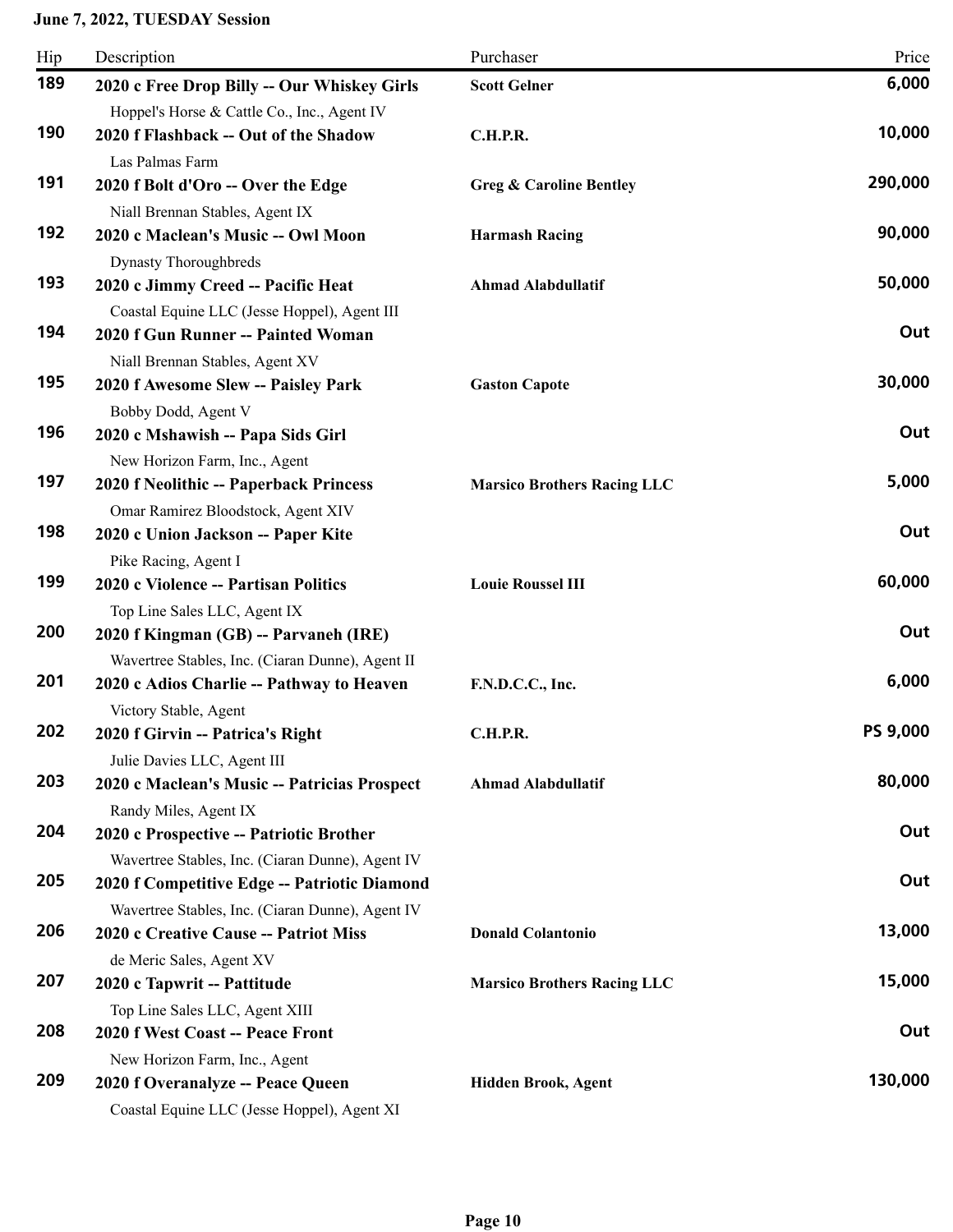| Hip | Description                                                           | Purchaser                                           | Price     |
|-----|-----------------------------------------------------------------------|-----------------------------------------------------|-----------|
| 210 | 2020 c Kantharos -- Peggy Jane                                        |                                                     | Out       |
|     | Eddie Woods, Agent XXV                                                |                                                     |           |
| 211 | 2020 f Air Force Blue -- Perfectlybeautiful                           | <b>SVREL</b>                                        | 9,000     |
|     | Smokey Willow Farm                                                    |                                                     |           |
| 212 | 2020 c Munnings -- Perfectly Candid                                   |                                                     | Out       |
|     | Six K's Training & Sales LLC, Agent IV                                |                                                     |           |
| 213 | 2020 c Good Samaritan -- Perfect Seven                                | <b>Jose Cuellar</b>                                 | 9,000     |
|     | <b>Blas Perez Stables</b>                                             |                                                     |           |
| 214 | 2020 f Hard Spun -- Perique                                           | $*R.N.A. (95,000)$                                  |           |
|     | Omar Ramirez Bloodstock, Agent XVII                                   |                                                     |           |
| 215 | 2020 c Girvin -- Permanent Makeup                                     | The Four Horsemen Racing Stable, Inc.               | 35,000    |
|     | Grassroots Training & Sales LLC, Agent I                              |                                                     |           |
| 216 | 2020 f Destin -- Piccolo Flats                                        | <b>Winners Victory Racing LLC, RiceHorse, Agent</b> | 40,000    |
|     | Navas Equine, Agent II                                                |                                                     |           |
| 217 | 2020 f Bucchero -- Pick the Double                                    | <b>Cherie DeVaux, Agent</b>                         | 150,000   |
|     | Nice and Easy Thoroughbreds                                           |                                                     |           |
| 218 | 2020 f Midshipman -- Picolata                                         |                                                     | Out       |
|     | Top Line Sales LLC, Agent XXI                                         |                                                     |           |
| 219 | 2020 f Mark Valeski -- Pink Leninade                                  |                                                     | Out       |
| 220 | Marcial Galan, Agent I                                                |                                                     |           |
|     | 2020 f Tiznow -- Pinkprint                                            | <b>Clark O. Brewster</b>                            | 100,000   |
| 221 | S B M Training and Sales, Agent                                       |                                                     | PS 5,000  |
|     | 2020 f He Be Fire N Ice -- Plan a Surprise                            | <b>SVREL</b>                                        |           |
| 222 | Mayberry Farm, Agent V                                                |                                                     | Out       |
|     | 2020 f Gun Runner -- Playmates Arch                                   |                                                     |           |
| 223 | Halcyon Hammock Farm, Agent IV                                        |                                                     | PS 30,000 |
|     | 2020 c Ghostzapper -- Plenty O'Toole                                  | <b>Chad Schumer, Agent</b>                          |           |
| 224 | Coastal Equine LLC (Jesse Hoppel), Agent                              | <b>Steve Ballou</b>                                 | 50,000    |
|     | 2020 c Fast Anna -- Pliant                                            |                                                     |           |
| 225 | Hoppel's Horse & Cattle Co., Inc.<br>2020 f Tapwrit -- Pocket of Aces | <b>Louis Smith</b>                                  | 37,000    |
|     |                                                                       |                                                     |           |
| 226 | New Horizon Farm, Inc., Agent<br>2020 f Greatness -- Point Lily       | K.O.I.D. Co., Ltd.                                  | 22,000    |
|     | Pure Lucky                                                            |                                                     |           |
| 227 | 2020 c Uptowncharlybrown -- Pollard's Girl                            | David J. Rose, Agent                                | PS 6,000  |
|     | Navas Equine                                                          |                                                     |           |
| 228 | 2020 g Mission Impazible -- Pont de l'Alma                            |                                                     | Out       |
|     | Woodside Ranch, Agent III                                             |                                                     |           |
| 229 | 2020 c Empire Maker -- Prall Street                                   |                                                     | Out       |
|     | On Point Training & Sales, Agent                                      |                                                     |           |
| 230 | 2020 f Uncle Mo -- Prancing                                           | <b>Starship Stables</b>                             | 20,000    |
|     | Gene Recio, Agent V                                                   |                                                     |           |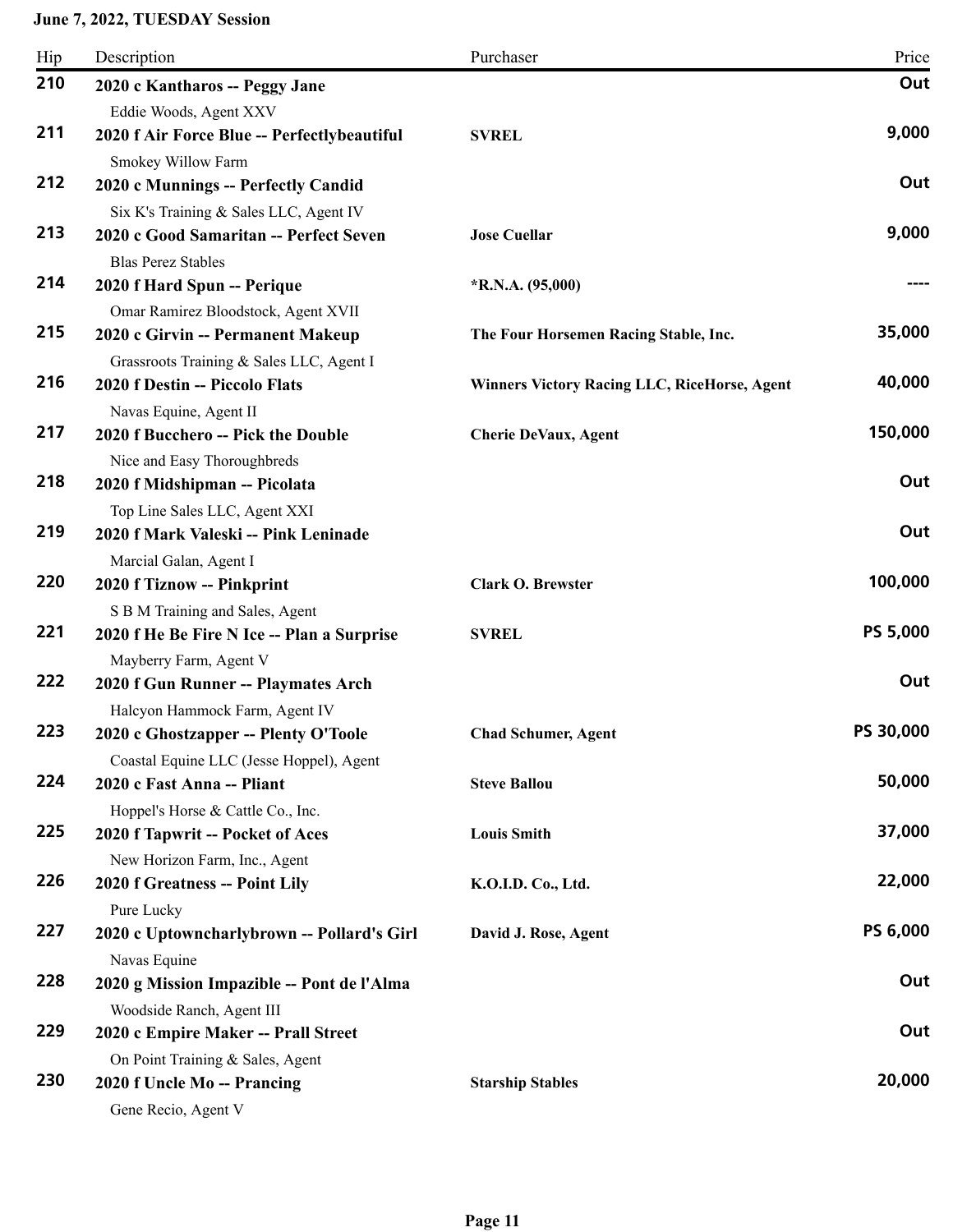| Hip | Description                                                                     | Purchaser                         | Price   |
|-----|---------------------------------------------------------------------------------|-----------------------------------|---------|
| 231 | 2020 f Unified -- Predictress                                                   |                                   | Out     |
|     | Peggy S. Dellheim LLC, Agent II                                                 |                                   |         |
| 232 | 2020 f Tapwrit -- Prepared                                                      | <b>C.H.P.R.</b>                   | 17,000  |
|     | Golden Noguez, Agent I                                                          |                                   |         |
| 233 | 2020 c Union Rags -- Pretty Lady                                                | Louis Linder Jr.                  | 20,000  |
|     | Centofanti Thoroughbreds, Agent II                                              |                                   |         |
| 234 | 2020 f Mor Spirit -- Pretty Much Mine                                           |                                   | Out     |
|     | Golden Rock Thoroughbreds, Agent IV                                             |                                   |         |
| 235 | 2020 f Khozan -- Pretty Petal                                                   |                                   | Out     |
|     | Eddie Woods, Agent XIV                                                          |                                   |         |
| 236 | 2020 f Liam's Map -- Pretty U                                                   | Patrice Miller, EQB Inc, Agent    | 160,000 |
| 237 | de Meric Sales, Agent II                                                        |                                   | 25,000  |
|     | 2020 c Jess's Dream -- Princesa Mia                                             | <b>Angel Luis Del Valle Matos</b> |         |
| 238 | Advanced Thoroughbreds LLC, Agent I<br>2020 c Cairo Prince -- Princess Dashkova |                                   | Out     |
|     |                                                                                 |                                   |         |
| 239 | Randy Miles, Agent III<br>2020 f Good Samaritan -- Princess Drossie             | <b>Cecil Peters</b>               | 10,000  |
|     | C & J Stable, Agent I                                                           |                                   |         |
| 240 | 2020 f Uncle Mo -- Princessof the Nyl                                           | <b>Theta Holding 1 Inc</b>        | 45,000  |
|     | Top Line Sales LLC, Agent V                                                     |                                   |         |
| 241 | 2020 f Kantharos -- Princess Pharaoh                                            | $*R.N.A. (19,000)$                |         |
|     | Potrero Stables, Agent II                                                       |                                   |         |
| 242 | 2020 c Girvin -- Princess Two                                                   | Orlando Di Rienzo                 | 60,000  |
|     | Pick View LLC, Agent I                                                          |                                   |         |
| 243 | 2020 c Lookin At Lucky -- Private Estate                                        | C.H.P.R.                          | 15,000  |
|     | J V C Training and Sales, Agent I                                               |                                   |         |
| 244 | 2020 f Tonalist -- Private Suite                                                | $*R.N.A. (2,500)$                 |         |
|     | Foley Bloodstock                                                                |                                   |         |
| 245 | 2020 f Mendelssohn -- Procuradora                                               |                                   | Out     |
|     | Golden Rock Thoroughbreds, Agent V                                              |                                   |         |
| 246 | 2020 f Square Eddie -- Puff Pastry                                              | <b>Mike Akers, Agent</b>          | 140,000 |
|     | Wavertree Stables, Inc. (Ciaran Dunne), Agent III                               |                                   |         |
| 247 | 2020 f Good Magic -- Purple Lights                                              | <b>Tic-Tock Stables</b>           | 17,000  |
|     | Hartley / DeRenzo Thoroughbreds LLC, Agent II                                   |                                   |         |
| 248 | 2020 c Long On Value -- Put It On a Jet                                         | $*R.N.A. (23,000)$                |         |
|     | Silvestre Chavez Thoroughbreds, Agent XVI                                       |                                   |         |
| 249 | 2020 f Race Day -- Puuku                                                        |                                   | Out     |
|     | Whitman Sales LLC, Agent II                                                     |                                   |         |
| 250 | 2020 f Liam's Map -- Quality Light                                              |                                   | Out     |
|     | New Horizon Farm, Inc., Agent                                                   |                                   |         |
| 251 | 2020 c Goldencents -- Quanique                                                  |                                   | Out     |
|     | Fast Horses, Agent IV                                                           |                                   |         |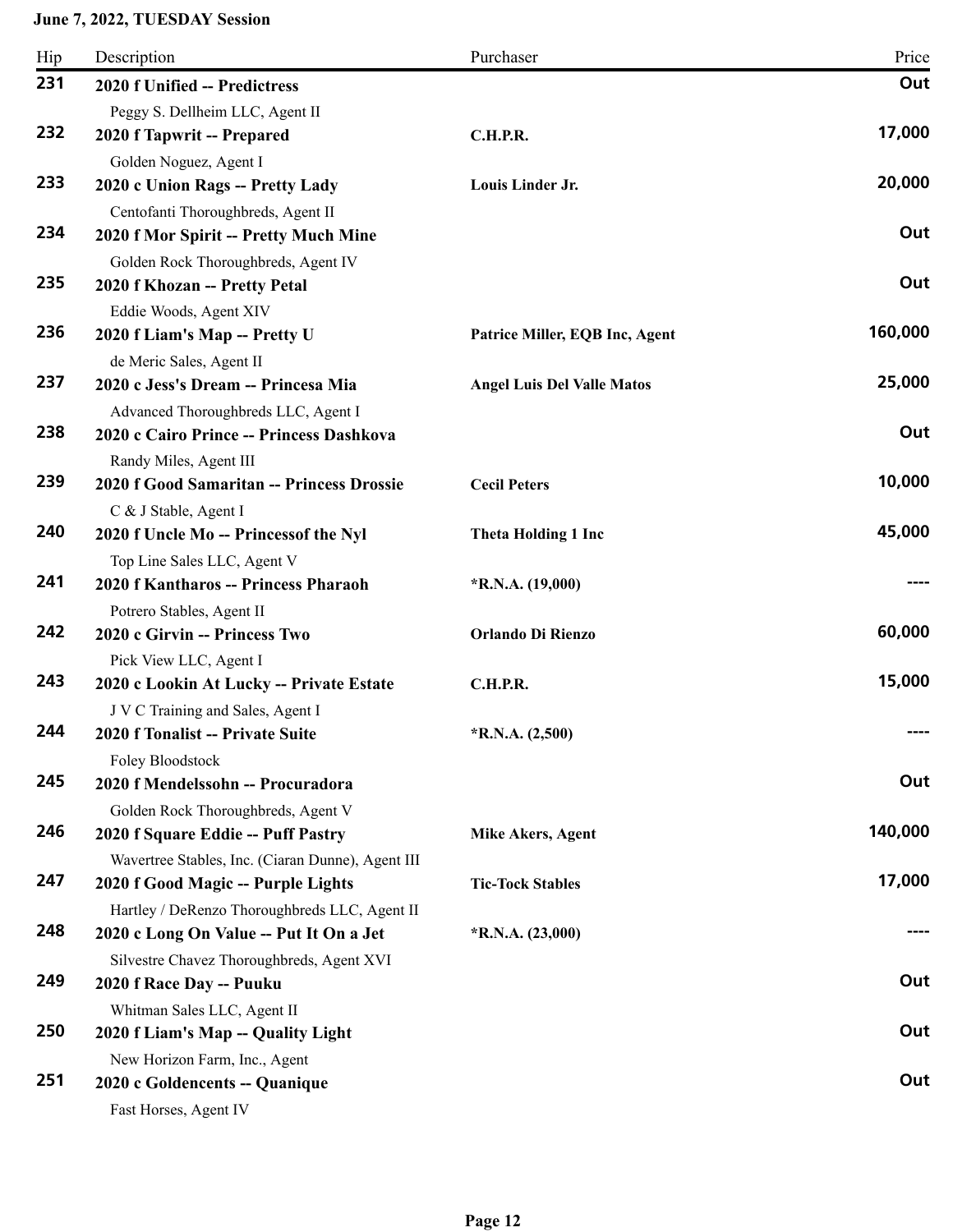| Hip | Description                                                              | Purchaser                        | Price           |
|-----|--------------------------------------------------------------------------|----------------------------------|-----------------|
| 252 | 2020 f Tapwrit -- Quatre Rose                                            | <b>Ron Stolich</b>               | 35,000          |
| 253 | Golden Thoroughbreds Training and Sales<br>2020 f Neolithic -- Queen G   |                                  | Out             |
|     | Ocala Stud, Agent                                                        |                                  |                 |
| 254 | 2020 f Mission Impazible -- Queen Pauline                                | <b>Expoline</b>                  | 40,000          |
| 255 | S B M Training and Sales, Agent I                                        |                                  | 10,000          |
|     | 2020 c Midshipman -- Quiet Money                                         | <b>Michael Almenas</b>           |                 |
| 256 | Grassroots Training & Sales LLC, Agent<br>2020 c Bernardini -- Quivery   | <b>Michael Almenas</b>           | 14,000          |
|     | Kings Equine, Agent IV                                                   |                                  |                 |
| 257 | 2020 f Twirling Candy -- Racy Tracy                                      |                                  | Out             |
|     | Coastal Equine LLC (Jesse Hoppel), Agent XII                             |                                  |                 |
| 258 | 2020 g Constitution -- Radiant Beauty                                    | <b>John Fox</b>                  | 5,000           |
|     | Mayberry Farm, Agent XIV                                                 |                                  |                 |
| 259 | 2020 f Girvin -- Raebear                                                 | Joseph Brocklebank, Agent        | PS 10,000       |
|     | Whitman Sales LLC                                                        |                                  |                 |
| 260 | 2020 c Central Banker -- Raging Diva                                     | Oscar S Barrera III              | <b>PS 7,500</b> |
|     | Ordonez Thoroughbreds, Agent II                                          |                                  |                 |
| 261 | 2020 c The Big Beast -- Rain in Spain                                    | <b>Marron Road Ventures, LLC</b> | 35,000          |
| 262 | <b>Britton Peak</b>                                                      |                                  | Out             |
|     | 2020 c Mendelssohn -- R Angel Katelyn                                    |                                  |                 |
| 263 | Craig L. Wheeler, Agent                                                  | <b>Robert S. Vukelic</b>         | 30,000          |
|     | 2020 c Keen Ice -- Raven Flyer                                           |                                  |                 |
| 264 | Ordonez Thoroughbreds, Agent<br>2020 f Always Dreaming -- Ready Love     |                                  | Out             |
|     | Randy Miles, Agent XI                                                    |                                  |                 |
| 265 | 2020 f Khozan -- Realgoodlookin                                          |                                  | Out             |
|     | Halcyon Hammock Farm, Agent II                                           |                                  |                 |
| 266 | 2020 f Good Samaritan -- Red Bottoms                                     | <b>C.H.P.R.</b>                  | 33,000          |
|     | Really and Truly Thoroughbreds                                           |                                  |                 |
| 267 | 2020 c Frank Conversation -- Reddaxle                                    | <b>Sandra Dominguez</b>          | <b>PS 8,000</b> |
|     | <b>Bold Arrow Thoroughbreds</b>                                          |                                  |                 |
| 268 | 2020 f Tiznow -- Red Hot Bullet                                          | <b>Expoline</b>                  | 42,000          |
|     | Randy Miles, Agent III                                                   |                                  |                 |
| 269 | 2020 c Verrazano -- Reggae Song                                          | $*R.N.A. (45,000)$               |                 |
|     | Little Horse                                                             |                                  |                 |
| 270 | 2020 f Sharp Azteca -- Reiko                                             |                                  | Out             |
| 271 | Paul Sharp, Agent VIII                                                   |                                  | 27,000          |
|     | 2020 c Khozan -- Religious Type                                          | <b>DiBello Racing Stable LLC</b> |                 |
|     | Journeyman Bloodstock Services, Inc.<br>(Brent & Crystal Fernung), Agent |                                  |                 |
| 272 | 2020 c Exaggerator -- Relish the Moment                                  | <b>Violeta Racing</b>            | 15,000          |
|     | Niall Brennan Stables, Agent XII                                         |                                  |                 |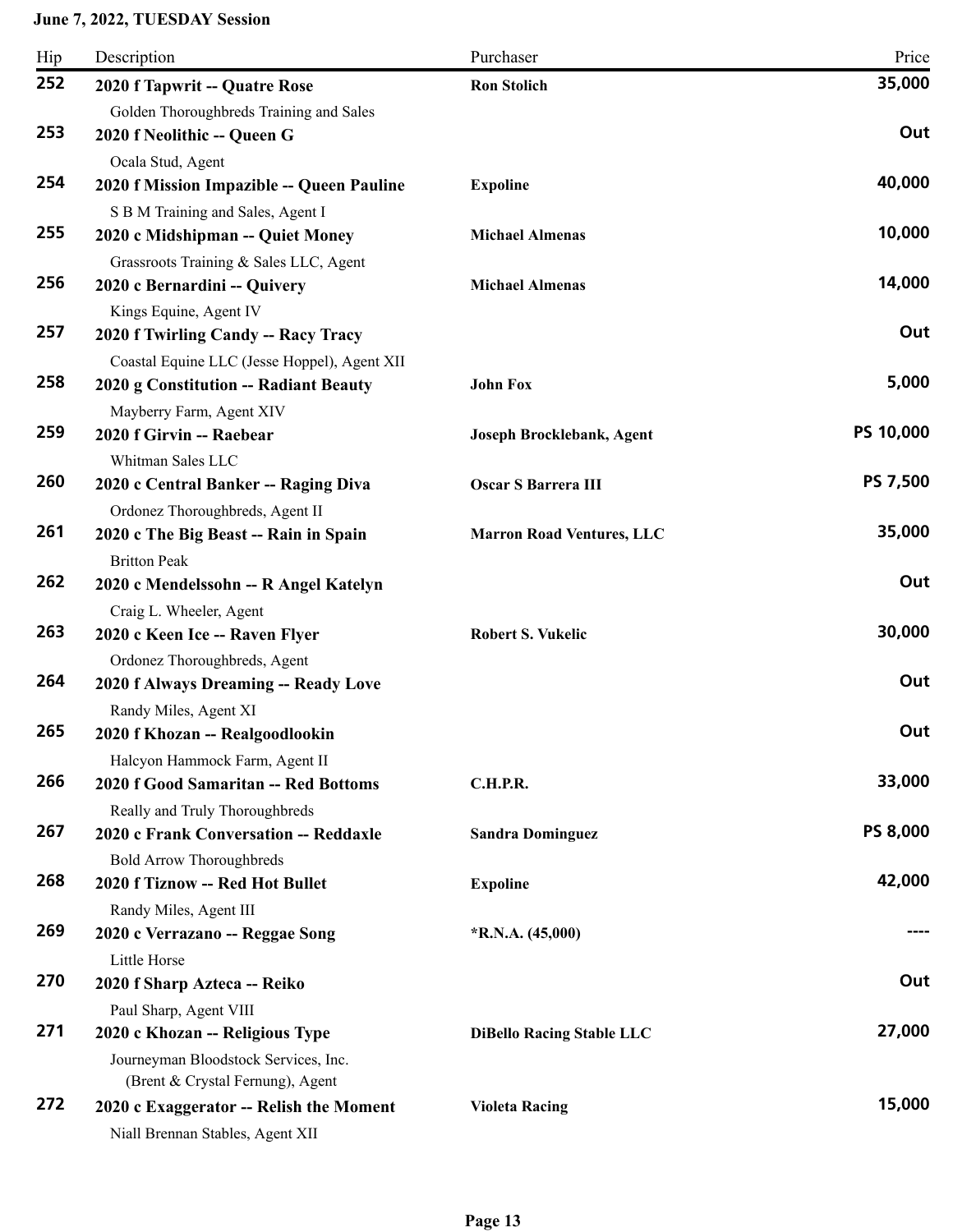| Hip | Description                                                                     | Purchaser                              | Price           |
|-----|---------------------------------------------------------------------------------|----------------------------------------|-----------------|
| 273 | 2020 c Hard Spun -- Rella                                                       |                                        | Out             |
|     | de Meric Sales, Agent XXIV                                                      |                                        |                 |
| 274 | 2020 c Ransom the Moon -- Remember the Keg                                      |                                        | Out             |
|     | Gene Recio, Agent VII                                                           |                                        |                 |
| 275 | 2020 f Union Rags -- Riboletti                                                  | <b>Ron Stolich</b>                     | 35,000          |
|     | Navas Equine, Agent                                                             |                                        |                 |
| 276 | 2020 c He Be Fire N Ice -- Ridge Kitten                                         | Christina R Jelm, Agent                | PS 10,000       |
|     | Mayberry Farm, Agent V                                                          |                                        |                 |
| 277 | 2020 g Connect -- Ring and Run                                                  | <b>Patrick Reynolds, Agent</b>         | 26,000          |
|     | Mayberry Farm, Agent X                                                          |                                        |                 |
| 278 | 2020 c Connect -- Risky Ride                                                    | Anthony Fontana, James Ryerson, Agent  | 70,000          |
| 279 | Kings Equine, Agent III                                                         |                                        |                 |
|     | 2020 f Good Samaritan -- Rockin Alli                                            | $*R.N.A. (22,000)$                     |                 |
| 280 | Silvestre Chavez Thoroughbreds, Agent XXVII                                     |                                        | Out             |
|     | 2020 c Central Banker -- Rockin Heather                                         |                                        |                 |
| 281 | Victory Stable, Agent<br>2020 c McCraken -- Rock Me Mama                        |                                        | Out             |
|     |                                                                                 |                                        |                 |
| 282 | Grassroots Training & Sales LLC, Agent<br>2020 f Street Boss -- Rock Wall (IRE) | <b>Paddy Gallagher</b>                 | 60,000          |
|     | Ordonez Thoroughbreds, Agent I                                                  |                                        |                 |
| 283 | 2020 c Central Banker -- Romance Dance                                          | $*R.N.A. (19,000)$                     |                 |
|     | Halcyon Hammock Farm, Agent II                                                  |                                        |                 |
| 284 | 2020 c Gun Runner -- Romance Is Diane                                           |                                        | Out             |
|     | de Meric Sales, Agent IX                                                        |                                        |                 |
| 285 | 2020 f Maclean's Music -- Roman Ceres                                           | <b>Braun Wolf Partnership</b>          | 65,000          |
|     | Kings Equine, Agent VIII                                                        |                                        |                 |
| 286 | 2020 f Mo Town -- Rose Pedals                                                   | Oracle Bloodstock, Agent, Perrine, Inc | 30,000          |
|     | Blue River Bloodstock, Inc., Agent                                              |                                        |                 |
| 287 | 2020 f Always Dreaming -- Rose Reflection                                       | $*R.N.A. (24,000)$                     |                 |
|     | <b>Blue Sapphire Stables</b>                                                    |                                        |                 |
| 288 | 2020 c Hard Spun -- Rose Sapphire                                               | $*R.N.A. (27,000)$                     |                 |
|     | Woodside Ranch, Agent I                                                         |                                        |                 |
| 289 | 2020 c The Big Beast -- Rosie Red                                               | Juan Arriagada                         | PS 18,000       |
|     | A. G. Sales                                                                     |                                        |                 |
| 290 | 2020 c Fast Anna -- Rouge Wave                                                  | River Card Stable, Bonnie Lucas, Agent | 47,000          |
|     | de Meric Sales, Agent II                                                        |                                        |                 |
| 291 | 2020 c Flintshire (GB) -- Royal Copenhagen (FR)                                 |                                        | Out             |
|     | Hill of Faith Farm                                                              |                                        |                 |
| 292 | 2020 c Broken Vow -- Royale Rose                                                | <b>C.H.P.R.</b>                        | <b>PS 9,000</b> |
|     | Julie Davies LLC, Agent III                                                     |                                        |                 |
| 293 | 2020 c Bernardini -- Royal Road                                                 |                                        | Out             |
|     | Kings Equine, Agent IX                                                          |                                        |                 |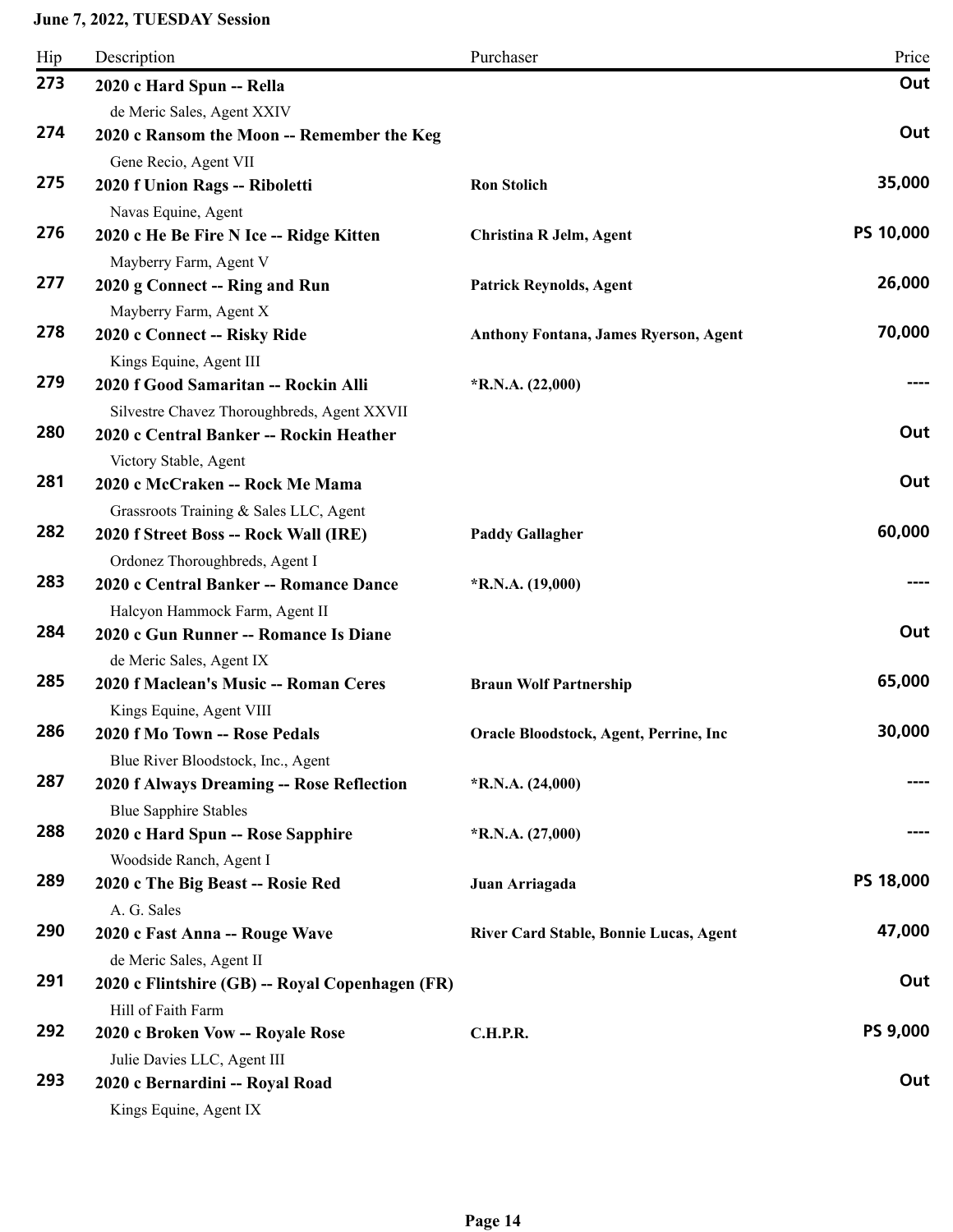| Hip | Description                                                                           | Purchaser                                    | Price     |
|-----|---------------------------------------------------------------------------------------|----------------------------------------------|-----------|
| 294 | 2020 f Carpe Diem -- Royal Romance                                                    | <b>Marcello Rosa</b>                         | 5,500     |
|     | Pick View LLC, Agent VIII                                                             |                                              |           |
| 295 | 2020 f Munnings -- Royal Septor                                                       | $*R.N.A. (47,000)$                           |           |
|     | Blue River Bloodstock, Inc., Agent II                                                 |                                              |           |
| 296 | 2020 c Adios Charlie -- Royal Sighting                                                | <b>Charlton Bloodstock Agency</b>            | 5,500     |
|     | Ocala Stud                                                                            |                                              |           |
| 297 | 2020 f Practical Joke -- Ruedelarose                                                  | <b>Net Racing</b>                            | 60,000    |
|     | Top Line Sales LLC, Agent XXIX                                                        |                                              |           |
| 298 | 2020 c Not This Time -- Rumbaua                                                       | West Bloodstock, Agent for Repole Stable Inc | 75,000    |
| 299 | RiceHorse Stable (Brandon & Ali Rice), Agent I                                        |                                              | 32,000    |
|     | 2020 c Violence -- Ruminate                                                           | <b>Thoroughbred Acadiana</b>                 |           |
| 300 | Paul Sharp, Agent IX<br>2020 f Klimt -- Runningtheshow                                | <b>Ervin Rodriguez</b>                       | PS 22,000 |
|     | <b>Cortez Racing Stable</b>                                                           |                                              |           |
| 301 | 2020 f Lookin At Lucky -- Ruthit                                                      | John R. Penn                                 | 10,000    |
|     | McKathan Bros. Sales, Agent IV                                                        |                                              |           |
| 302 | 2020 f Central Banker -- Sabael                                                       |                                              | Out       |
|     | Pike Racing, Agent II                                                                 |                                              |           |
| 303 | 2020 f Shaman Ghost -- Safari Tan                                                     | <b>Expoline</b>                              | 25,000    |
|     | Ordonez Thoroughbreds, Agent                                                          |                                              |           |
| 304 | 2020 c Tourist -- Sage Hall                                                           | <b>Mike Dini</b>                             | 10,500    |
|     | <b>Big Easy</b>                                                                       |                                              |           |
| 305 | 2020 c Graydar -- Sailing Free                                                        | <b>Ken Westlye</b>                           | 13,000    |
|     | AVP Training and Sales, Agent IV                                                      |                                              |           |
| 306 | 2020 c Daddy Long Legs -- Sailing Time                                                |                                              | Out       |
|     | All Dreams Equine, Agent                                                              |                                              |           |
| 307 | 2020 c War Front -- Sailor's Valentine                                                |                                              | Out       |
| 308 | Wavertree Stables, Inc. (Ciaran Dunne), Agent II<br>2020 f Munnings -- Saintly Spirit | <b>Harmash Racing</b>                        | 21,000    |
|     | Eddie Woods, Agent III                                                                |                                              |           |
| 309 | 2020 f Sharp Azteca -- Salem Heart                                                    | <b>Gaylon McGee</b>                          | 20,000    |
|     | <b>Cortez Racing Stable</b>                                                           |                                              |           |
| 310 | 2020 g Bird Song -- Salty Breeze                                                      | <b>Table 38 Racing / Oracle Bloodstock</b>   | 75,000    |
|     | White Lilac (Katie Miranda)                                                           |                                              |           |
| 311 | 2020 c War Correspondent -- Samara Street                                             | $*R.N.A. (19,000)$                           |           |
|     | Classic Bloodstock LLC, Agent III                                                     |                                              |           |
| 312 | 2020 f Quality Road -- Sam's Sister                                                   | <b>Quality Bloodstock</b>                    | 11,000    |
|     | Golden Rock Thoroughbreds, Agent VI                                                   |                                              |           |
| 313 | 2020 f Munnings -- Sanctissima                                                        |                                              | Out       |
|     | Classic Bloodstock LLC, Agent II                                                      |                                              |           |
| 314 | 2020 f Mucho Macho Man -- Sandy Cheeks                                                |                                              | Out       |
|     | Coastal Equine LLC (Jesse Hoppel), Agent VI                                           |                                              |           |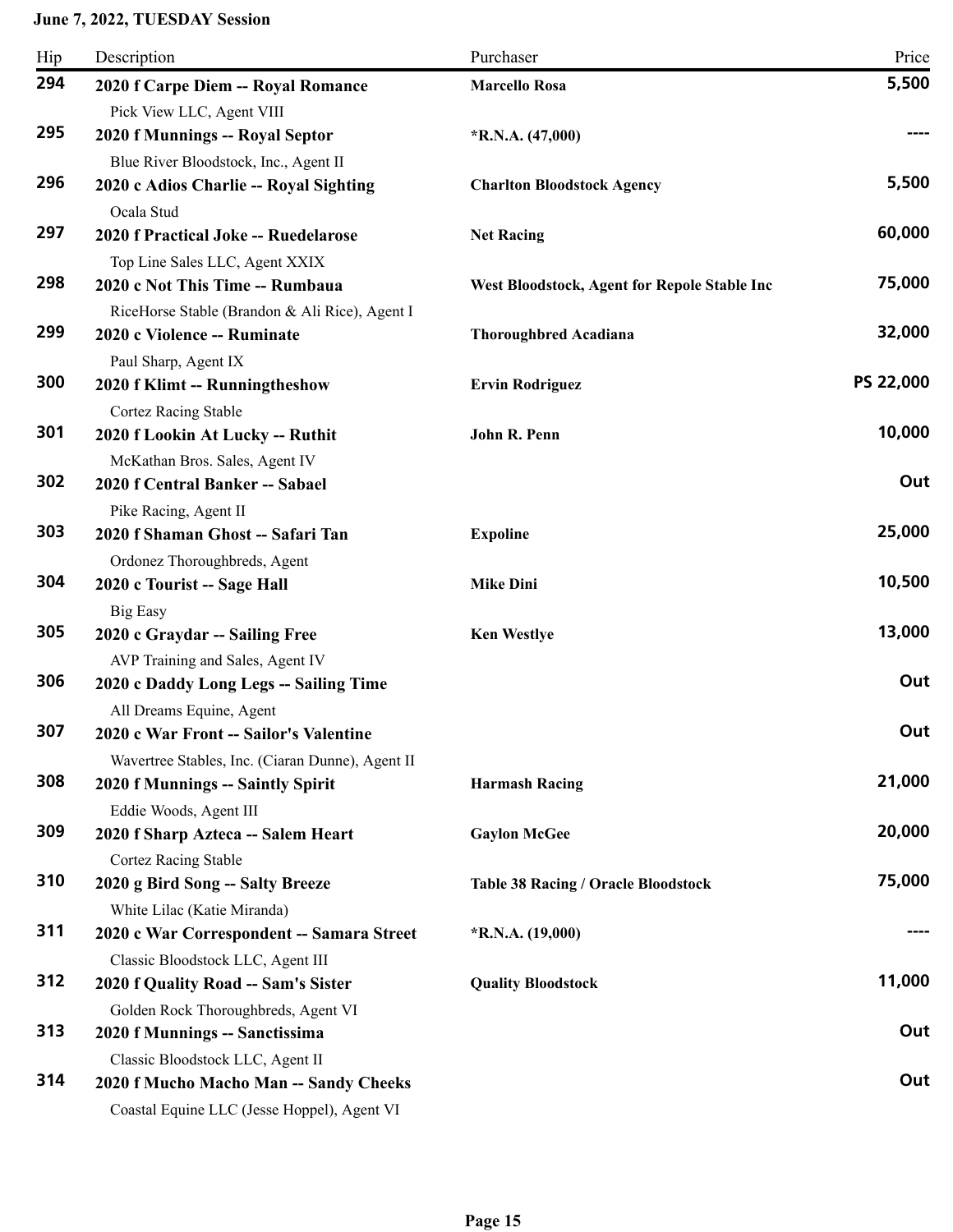| Hip | Description                                                                     | Purchaser                                         | Price     |
|-----|---------------------------------------------------------------------------------|---------------------------------------------------|-----------|
| 315 | 2020 c City of Light -- Sandy's Surprise                                        |                                                   | Out       |
|     | Eisaman Equine, Agent                                                           |                                                   |           |
| 316 | 2020 f West Coast -- Saracina                                                   | $*R.N.A. (27,000)$                                |           |
|     | GOP Racing Stable Corp., Agent                                                  |                                                   |           |
| 317 | 2020 f Collected -- Sassy Ali Joy                                               | $*R.N.A. (240,000)$                               |           |
|     | Coastal Equine LLC (Jesse Hoppel), Agent XV                                     |                                                   |           |
| 318 | 2020 f Khozan -- Sassy Bear                                                     | <b>Ramon Minguet</b>                              | PS 10,000 |
|     | Journeyman Bloodstock Services, Inc.<br>(Brent & Crystal Fernung), Agent        |                                                   |           |
| 319 | 2020 c Competitive Edge -- Sassy City                                           |                                                   | Out       |
|     | Eisaman Equine, Agent                                                           |                                                   |           |
| 320 | 2020 f Goldencents -- Sassy Miss Sue                                            | <b>Ahmed Alsaif</b>                               | PS 15,000 |
|     | Mayberry Farm, Agent VI                                                         |                                                   |           |
| 321 | 2020 c Always Dreaming -- Sassy Sadie                                           | <b>My Little Team Stables</b>                     | 9,000     |
|     | Omar Ramirez Bloodstock, Agent III                                              |                                                   |           |
| 322 | 2020 f Paynter -- Sassy Spirit                                                  | <b>Starship Stables</b>                           | PS 25,000 |
|     | Top Line Sales LLC, Agent XII                                                   |                                                   |           |
| 323 | 2020 c Chitu -- Satan's Mistress                                                |                                                   | Out       |
|     | Silvestre Chavez Thoroughbreds, Agent XXII                                      |                                                   |           |
| 324 | 2020 c Practical Joke -- Saucy Symphony                                         |                                                   | Out       |
|     | de Meric Sales, Agent IV                                                        |                                                   |           |
| 325 | 2020 f Exaggerator -- Say's Who                                                 | <b>Expoline</b>                                   | 30,000    |
|     | Goldencents Thoroughbreds                                                       |                                                   |           |
| 326 | 2020 c Uncaptured -- Scarlett's Image                                           | <b>Ron Stolich</b>                                | 30,000    |
|     | Little Horse                                                                    |                                                   |           |
| 327 | 2020 f Astern (AUS) -- Scat Queen                                               | <b>Jerry Caroom</b>                               | PS 16,000 |
|     | Wildheart Thoroughbreds LLC                                                     |                                                   |           |
| 328 | 2020 c He Be Fire N Ice -- Scene Queen                                          |                                                   | Out       |
|     | Mayberry Farm, Agent V                                                          |                                                   | 40,000    |
| 329 | 2020 c Practical Joke -- School Board Prez                                      | <b>David Wolochuk</b>                             |           |
| 330 | Old South Farm LLC, Agent                                                       |                                                   |           |
|     | 2020 f Bolt d'Oro -- Sea of Snow                                                | $*R.N.A. (24,000)$                                |           |
| 331 | Whitman Sales LLC, Agent VI                                                     |                                                   | 240,000   |
|     | 2020 f Candy Ride (ARG) -- Seaside Escape                                       | Marette Farrell, Agt for Exline-Border Racing LLC |           |
| 332 | All Dreams Equine, Agent                                                        |                                                   | PS 23,000 |
|     | 2020 c First Samurai -- Seattle Girl                                            | <b>Joanne Daw, Agent</b>                          |           |
| 333 | Dark Star Thoroughbreds (Stori Atchison)                                        | <b>Piera Fico</b>                                 | 9,500     |
|     | 2020 c Buckwheat Bob -- Seaway Summer                                           |                                                   |           |
| 334 | Silvestre Chavez Thoroughbreds, Agent X<br>2020 c Hoppertunity -- Secret Affair |                                                   | Out       |
|     | Navas Equine, Agent II                                                          |                                                   |           |
| 335 | 2020 c Tiznow -- Secret Candy                                                   | <b>Alan Sherman</b>                               | 54,000    |
|     | Omega Farm, Agent                                                               |                                                   |           |
|     |                                                                                 |                                                   |           |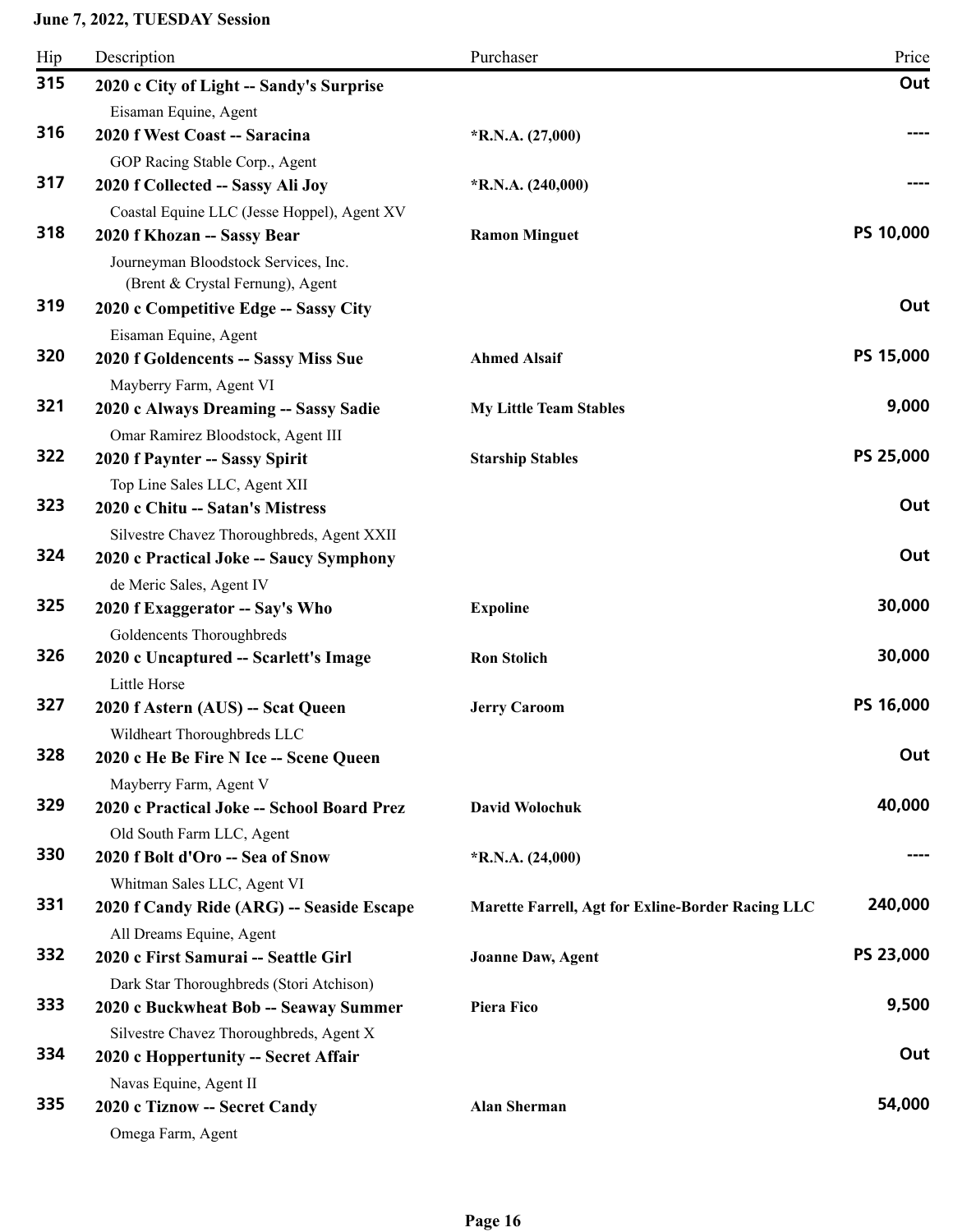| Hip | Description                                                                       | Purchaser                                         | Price     |
|-----|-----------------------------------------------------------------------------------|---------------------------------------------------|-----------|
| 336 | 2020 c Distorted Humor -- Secret No More                                          | <b>Chad Schumer, Agent</b>                        | 13,000    |
|     | Eddie Woods, Agent VIII                                                           |                                                   |           |
| 337 | 2020 f Uncle Mo -- Seeking Her Glory                                              |                                                   | Out       |
|     | de Meric Sales, Agent XII                                                         |                                                   |           |
| 338 | 2020 c Danza -- Seemingly                                                         | <b>Alphonso Mullings</b>                          | 9,000     |
|     | Jose Munoz                                                                        |                                                   |           |
| 339 | 2020 f Daddy Long Legs -- Semaphore                                               | <b>Robert Photos</b>                              | 8,000     |
|     | McKathan Bros. Sales, Agent IV                                                    |                                                   |           |
| 340 | 2020 c Sharp Azteca -- Semillon                                                   | <b>Jose Camejo</b>                                | PS 15,000 |
|     | Golden Noguez, Agent                                                              |                                                   | 40,000    |
| 341 | 2020 f Bal a Bali (BRZ) -- Senora Gato                                            | Grey Price, Agt for Designated Hitters Racing LLC |           |
| 342 | Empire Bloodstock LLC<br>2020 c Mo Town -- Senora Quatorze                        |                                                   | 7,500     |
|     |                                                                                   | <b>Larry Mejias</b>                               |           |
| 343 | Silvestre Chavez Thoroughbreds, Agent XXI<br>2020 c Nyquist -- Senorita Corredora | Doug O'Neill, Agent for Joe Navarro               | PS 50,000 |
|     | Hoppel's Horse & Cattle Co., Inc., Agent III                                      |                                                   |           |
| 344 | 2020 f Hey Chub -- Sensational Toy                                                | <b>Jeffrey Englehart</b>                          | 16,000    |
|     | Universal Performance Horses                                                      |                                                   |           |
| 345 | 2020 c Army Mule -- Serene Sophia                                                 | Joe Imbesi                                        | 35,000    |
|     | Paul Sharp, Agent I                                                               |                                                   |           |
| 346 | 2020 f Oscar Performance -- Settle 'n Speight                                     | <b>Augstin F. Cordero</b>                         | PS 25,000 |
|     | <b>Potrero Stables</b>                                                            |                                                   |           |
| 347 | 2020 c Sharp Azteca -- Seven Grand                                                |                                                   | Out       |
|     | Navas Equine, Agent                                                               |                                                   |           |
| 348 | 2020 c Awesome Slew -- Shanagarry                                                 | Patrice Miller, EQB, Inc., Agent                  | 30,000    |
|     | All Dreams Equine                                                                 |                                                   |           |
| 349 | 2020 c Arrogate -- Shane's Girlfriend                                             |                                                   | Out       |
|     | Top Line Sales LLC, Agent VI                                                      |                                                   |           |
| 350 | 2020 f Kantharos -- Shanghai Beauty                                               |                                                   | Out       |
|     | Omar Ramirez Bloodstock, Agent V                                                  |                                                   |           |
| 351 | 2020 f Noble Bird -- Shear Attitude                                               | $*R.N.A. (8,000)$                                 |           |
|     | Raptor Thoroughbreds, Agent                                                       |                                                   |           |
| 352 | 2020 f Summer Front -- She Can Cope                                               | Robert B. Hess, Jr.                               | 35,000    |
| 353 | On Point Training & Sales, Agent                                                  |                                                   | PS 13,000 |
|     | 2020 c Mor Spirit -- She Da Woman                                                 | <b>C.H.P.R.</b>                                   |           |
| 354 | Golden Noguez, Agent<br>2020 c Awesome Slew -- She Drives Me Nuts                 |                                                   | 20,000    |
|     |                                                                                   | Alessio Bianco (Blanco Stable LLC)                |           |
| 355 | Golden Noguez, Agent II<br>2020 c Trappe Shot -- She Fox                          | <b>Carlos L Perez</b>                             | 38,000    |
|     | Victory Stable                                                                    |                                                   |           |
| 356 | 2020 c Cross Traffic -- She'll Heir                                               | $*R.N.A. (17,000)$                                |           |
|     | Top Line Sales LLC, Agent XX                                                      |                                                   |           |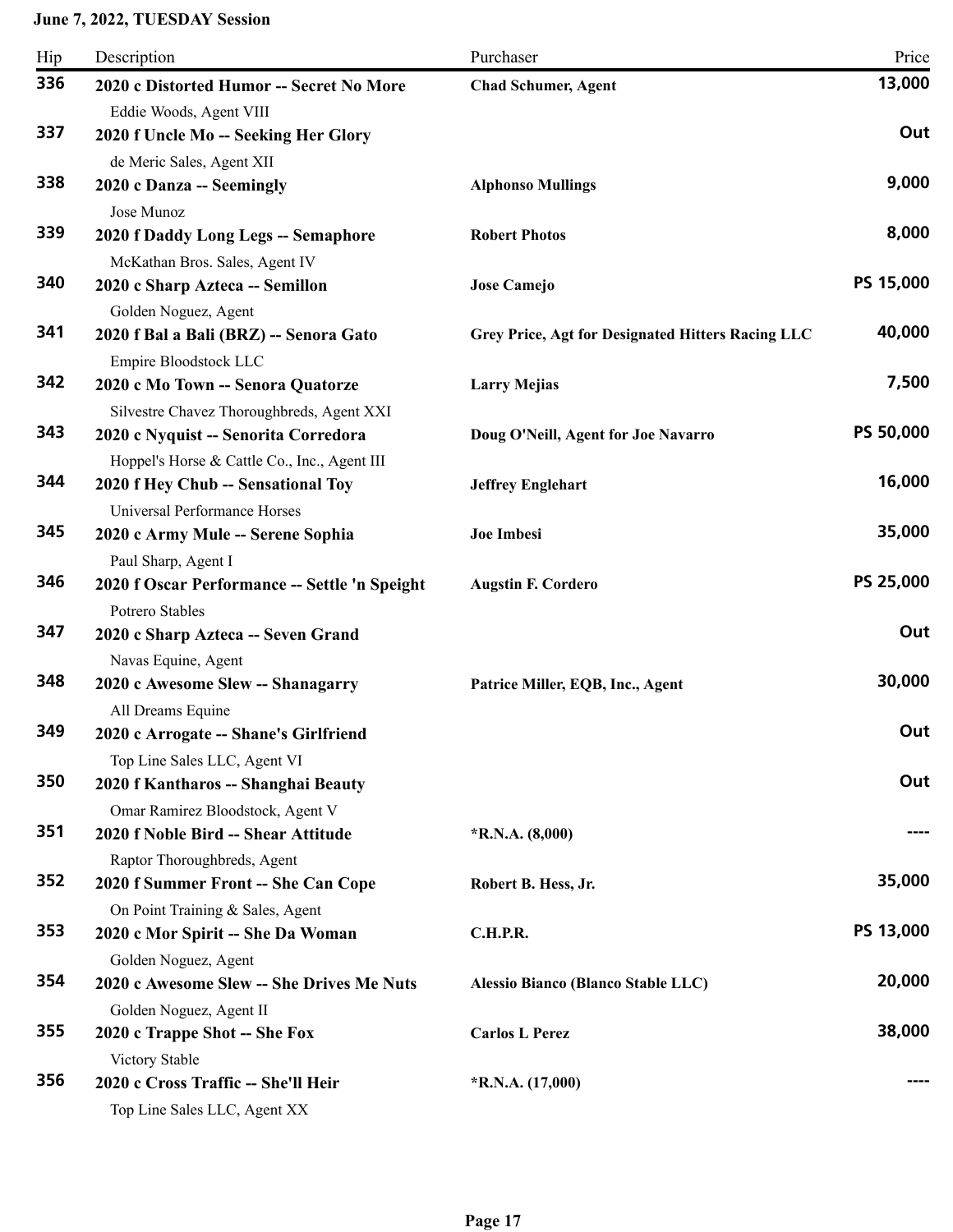| Hip | Description                                               | Purchaser                                    | Price    |
|-----|-----------------------------------------------------------|----------------------------------------------|----------|
| 357 | 2020 f Daddy Long Legs -- Shenandoah Soaring              | $*R.N.A. (32,000)$                           |          |
|     | RiceHorse Stable (Brandon & Ali Rice), Agent II           |                                              |          |
| 358 | 2020 c Klimt -- She's Gonna Float                         |                                              | Out      |
|     | Dark Star Thoroughbreds (Stori Atchison)                  |                                              |          |
| 359 | 2020 f Greenpointcrusader -- She's Kissable               | <b>Joe Imbesi</b>                            | 25,000   |
|     | Scanlon Training & Sales, Agent II                        |                                              |          |
| 360 | 2020 f Cloud Computing -- She's Messi                     | $*R.N.A. (37,000)$                           |          |
| 361 | RiceHorse Stable (Brandon & Ali Rice)                     |                                              | 25,000   |
|     | 2020 c Creative Cause -- Shes Trickey                     | <b>Ahmad Alabdullatif</b>                    |          |
| 362 | Jose Munoz                                                | <b>Seth Bassett</b>                          | PS 9,000 |
|     | 2020 c Outwork -- Shezgoodasitgets                        |                                              |          |
| 363 | Total Bloodstock, Agent I<br>2020 c Connect -- Shine Time | $*R.N.A. (14,000)$                           |          |
|     | Tradewinds Farm, Agent I                                  |                                              |          |
| 364 | 2020 c Good Samaritan -- Shocking Behavior                |                                              | Out      |
|     | Randy Miles, Agent IV                                     |                                              |          |
| 365 | 2020 c The Factor -- Shock the World                      |                                              | Out      |
|     | Six K's Training & Sales LLC, Agent I                     |                                              |          |
| 366 | 2020 c Munnings -- Shoot the Moon                         |                                              | Out      |
|     | Niall Brennan Stables, Agent XII                          |                                              |          |
| 367 | 2020 c Mor Spirit -- Shop for Gold                        | <b>Mongolian Stable</b>                      | 20,000   |
|     | Fabian Sales                                              |                                              |          |
| 368 | 2020 f Classic Empire -- Showgirl Form                    | $*R.N.A. (24,000)$                           |          |
|     | Blue River Bloodstock, Inc., Agent                        |                                              |          |
| 369 | 2020 f Hard Spun -- Sightseeing Sis                       | <b>Double O Racing</b>                       | 16,000   |
|     | Journeyman Bloodstock Services, Inc.                      |                                              |          |
|     | (Brent & Crystal Fernung), Agent                          |                                              |          |
| 370 | 2020 c Far From Over -- Signature Style                   | <b>Charlton Bloodstock Agency</b>            | 4,000    |
|     | Thorostock LLC, Agent I                                   |                                              |          |
| 371 | 2020 f Awesome Slew -- Signora Gina                       | <b>Stephen Skaggs for Averill Racing LLC</b> | 70,000   |
|     | Omega Farm, Agent                                         |                                              |          |
| 372 | 2020 f Cairo Prince -- Silla Manila                       | <b>Luis Falcon</b>                           | 15,000   |
|     | Silvestre Chavez Thoroughbreds, Agent IV                  |                                              |          |
| 373 | 2020 f Cross Traffic -- Silver Market                     | <b>Jean-Marc Cozier</b>                      | 9,000    |
| 374 | Silvestre Chavez Thoroughbreds, Agent XXVI                |                                              | 45,000   |
|     | 2020 f Girvin -- Silver to Gold                           | TEC Racing, Mauk Equine, Agent               |          |
|     | J V C Training and Sales                                  |                                              |          |